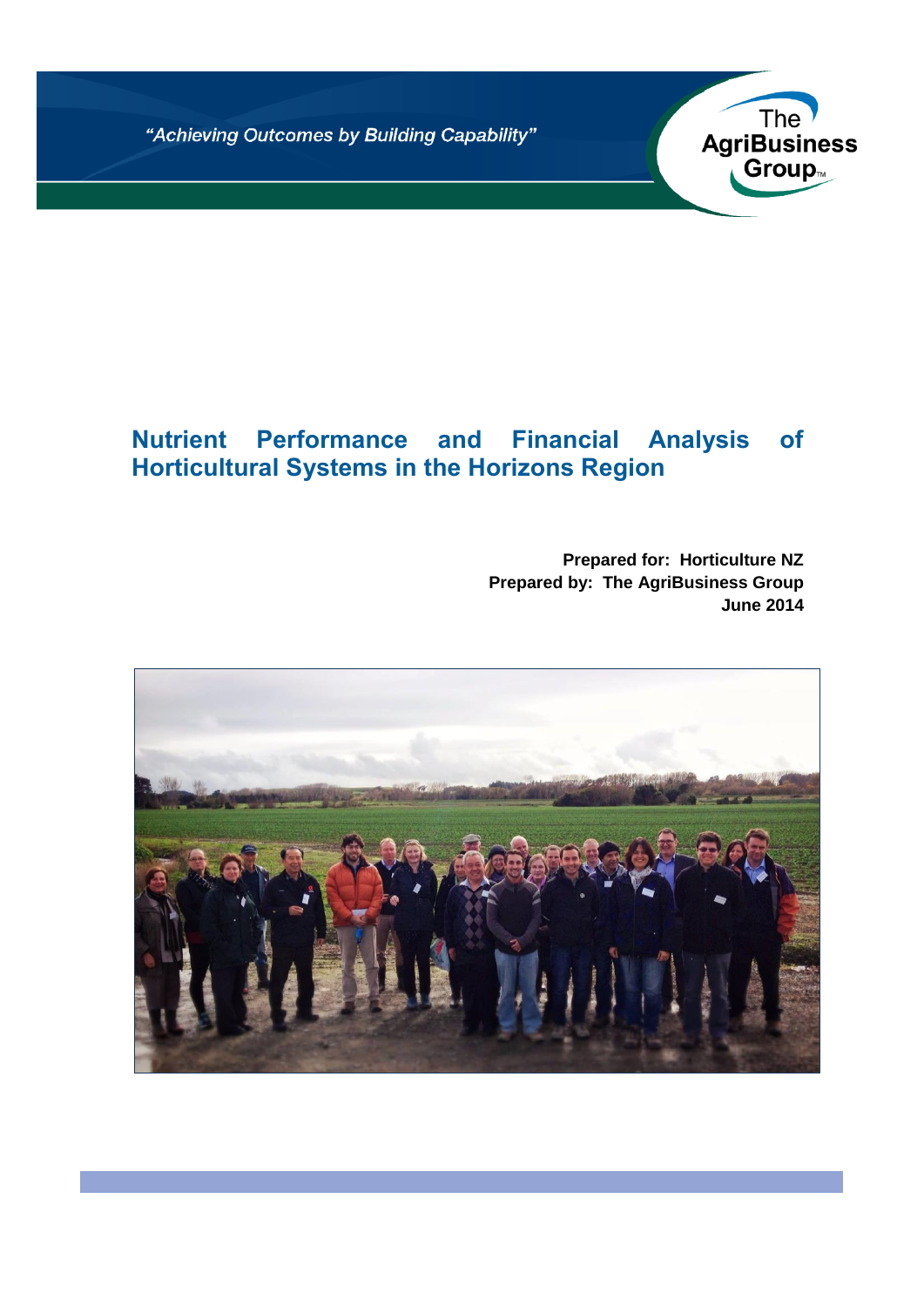# **Contents Nutrient Performance and Financial Analysis of Horticultural Systems in Horizons Region**

| <b>EXECUTIVE SUMMARY</b><br>$\mathbf{1}$                                           | $\mathbf{3}$                                                          |
|------------------------------------------------------------------------------------|-----------------------------------------------------------------------|
| $\overline{2}$<br><b>BACKGROUND</b>                                                | 6                                                                     |
|                                                                                    |                                                                       |
| 2.1<br><b>PURPOSE</b>                                                              | 6                                                                     |
| <b>METHODOLOGY</b><br>2.2                                                          | 6                                                                     |
| 2.3<br>BACKGROUND ON N LEACHING IN HORTICULTURE                                    | 8                                                                     |
| $\overline{3}$<br><b>NUTRIENT PERFORMANCE</b>                                      | $\boldsymbol{9}$                                                      |
| 3.1<br><b>OVERSEER MODELLING</b>                                                   | 9                                                                     |
| 3.2<br><b>RESULTS</b>                                                              | 12                                                                    |
|                                                                                    |                                                                       |
|                                                                                    |                                                                       |
| 3.2.3                                                                              |                                                                       |
| 3.2.4                                                                              |                                                                       |
| $\overline{4}$<br><b>FINANCIAL ANALYSIS</b><br><b>GROSS MARGIN ANALYSIS</b><br>4.1 | ERROR! BOOKMARK NOT DEFINED.<br>ERROR! BOOKMARK NOT DEFINED.          |
| 4.2<br><b>RESULTS</b>                                                              | 17                                                                    |
|                                                                                    | APPENDIX ONE: AVERAGE ESTIMATED REDUCTION IN YIELD WITH REDUCTION IN  |
| <b>APPLIED N.</b>                                                                  | 18                                                                    |
|                                                                                    | APPENDIX TWO : CHALLENGES RELATED TO MODELLING HORTICULTURAL CROPS IN |
| <b>OVERSEER 6.1</b>                                                                | 18                                                                    |
| <b>APPENDIX THREE: GROSS MARGINS</b>                                               | 21                                                                    |
|                                                                                    |                                                                       |
| APPENDIX FOUR: CORE ASSUMPTIONS MADE IN MODELLING IN                               | 24                                                                    |

*Cover photo: Participants in a Nutrient Management Field Trip To Horowhenua growing operations managed by Kapiti Green Ltd, June 2014*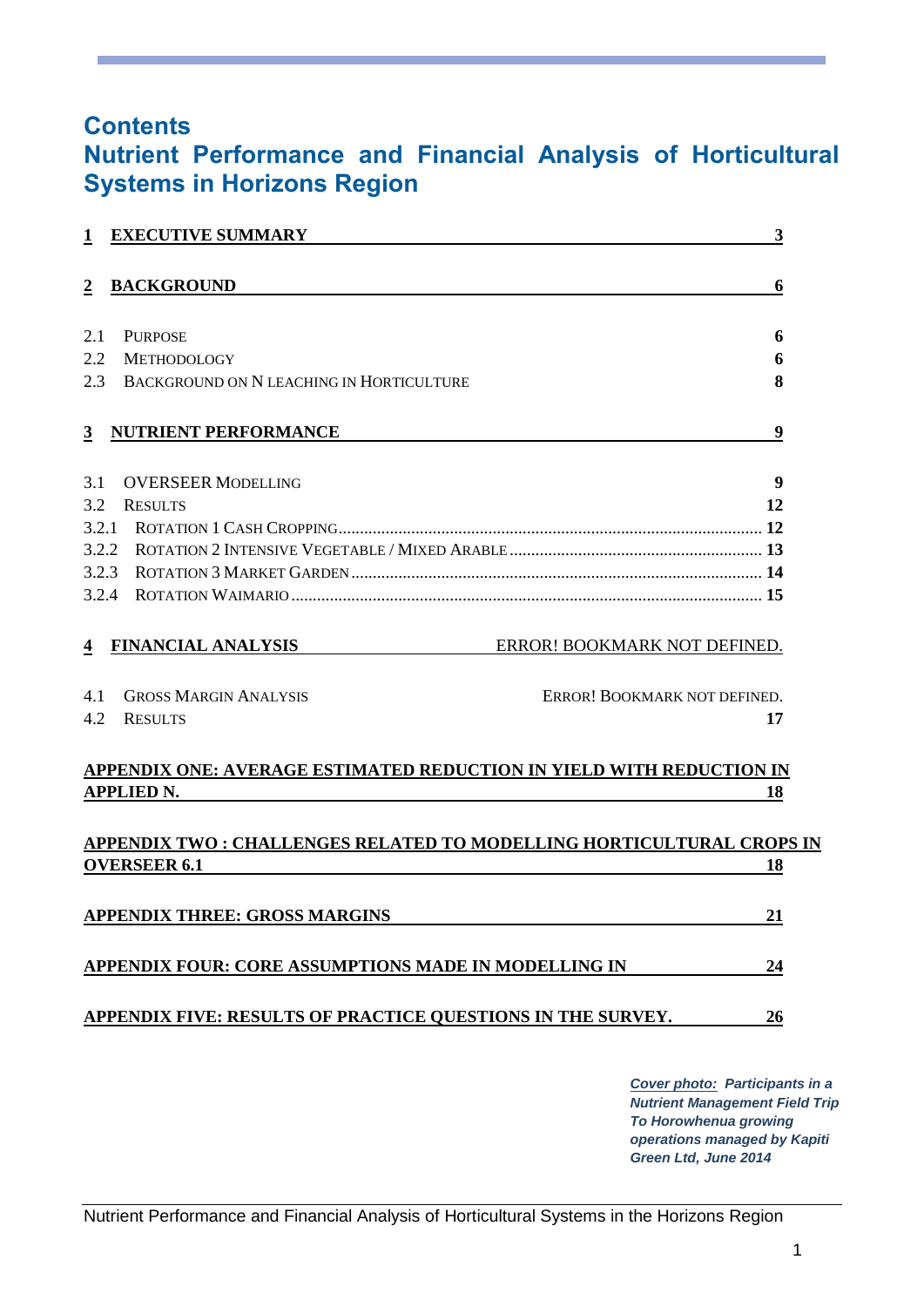## **Please Read**

The information in this report is accurate to the best of the knowledge and belief of the consultants acting on behalf of the Horticulture NZ. While the consultant has exercised all reasonable skill and care in the preparation of information in this report neither the consultant nor the Horticulture NZ accept any liability in contract, tort or otherwise for any loss, damage, injury or expense, whether direct, indirect or consequential, arising out of the provision of information in this report.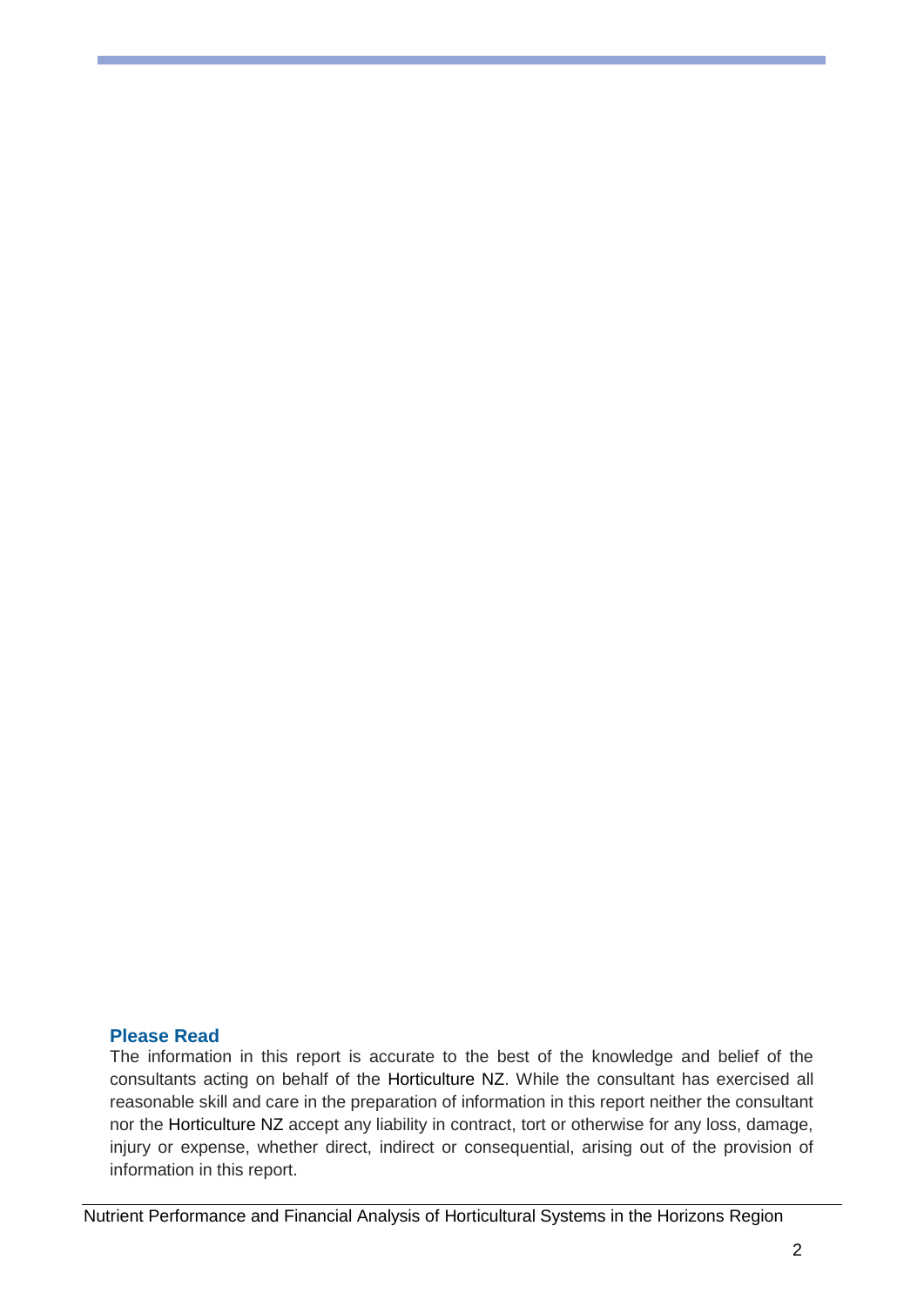# <span id="page-3-0"></span>**1 Executive Summary**

This report was commissioned by Horticulture NZ (HortNZ) because it was felt that there is a need to further develop our knowledge of the Nutrient Performance and the financial impact of adopting mitigation techniques in order to minimise the impact of leaching of nutrients for Horticultural growers operating within the Horizons Region.

The objective of the study was to collect primary physical, financial and environmental data from growers in the Horizons Region to provide representative models of vegetable systems and to analyse the impact of mitigation practices on the environmental and economic performance of the farms.

HortNZ is working to extend knowledge on good management practice to growers, to develop a better understanding of the practical tools for nutrient management, and the cost of choices that growers have around mitigation practices. The work will also inform a broader New Zealand wide HortNZ Nutrient Management Programme which aims to identify and codify good management practices for nutrient management.

## **Methodology**

The methodology used in gathering the base data for this work was based on the provision of survey information gained from interviewing 19 growers of horticultural crops within the Horizons Region. Base models of the vegetable grower systems and mitigation options to be modelled were created from information gained from the surveys. Gross Margins were created from a range of sources including data gained from the survey and a similar survey carried out in the Pukekohe Region.

## **Rotations Modelled**

Four representative rotations were modelled;

#### **Rotation 1 – Cash Cropping**

Horticultural cropping is secondary to the primary purpose which is grazing of the land. Cropping is a relatively short term operation and is often for specialist crops like seed potatoes.

#### **Rotation 2 – Intensive Vegetable/ Mixed Arable**

These properties are generally of a greater scale than Market Garden. They generally have several years of a break crop such as pasture in the rotation. They use advanced farming systems to achieve the scale of production. They have a broad mix of crops.

#### **Rotation 3 – Market Garden**

These farms represent the historic Pearl River (Guangdong) intensive market garden systems which have many crops in the same field with up to three crops a year in a continuous rotation.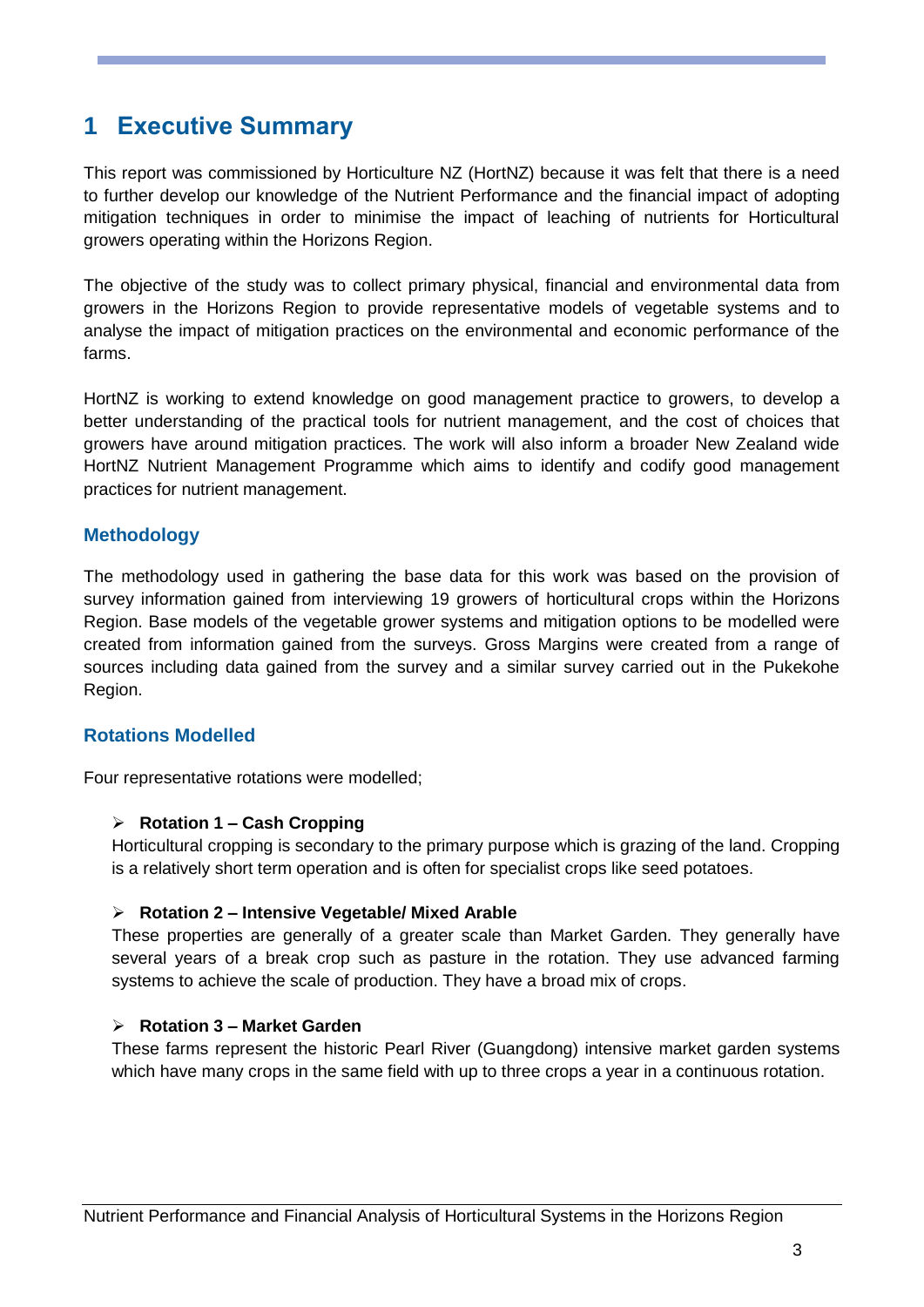## **Rotation 4 – Waimarino**

This model represents owned and leased land farmed over a typical 12 – 14 year rotation. Typical rotation includes pasture (and cereals in some cases) 8-10 years followed by a mix of vegetable crops.

## **Mitigation Techniques Modelled.**

Five mitigation techniques were originally identified as worthy of modelling.

#### **Mitigation 1 – Limiting N application**.

This mitigation technique limited any one application of N to 80 kg N / ha per month.

#### **Mitigation 2 – Altering the amount of N and the yield.**

This mitigation option altered the amount of N applied to the crop in 10% deductions from 0 to a 30% reduction in the amount of N applied. The amounts of yield reductions modelled were created by reference to some research reports and grower experience.

#### **Mitigation 3 – The use of cover crops.**

For this exercise when the gap between crops was more than two months then a cover crop was put in.

#### **Mitigation 4 – Active Water Management**

This mitigation option was initially chosen to test the impact of altering the irrigation practices. On examination of the responses to the questions on irrigation practices in the survey it was obvious that very few growers irrigated at all, when they did they irrigated in response to soil moisture deficits and applied very low volumes at any one irrigation. Therefore it was not possible to model this mitigation technique.

#### **Mitigation 5 – Altered Tillage Practices**

To test the theoretical impact of reducing the amount of tillage practiced wherever possible the choice of "minimum tillage" was chosen as opposed to the choice of "conventional tillage".

## **Summary of Findings**

**Table 1: Whole Farm N leaching results (kg N / ha / annum)**

|                   | <b>Status Quo M1</b> |    | M <sub>2</sub><br>10% | M <sub>2</sub><br>20% | M <sub>2</sub><br>30% | M 3 | M 5 |
|-------------------|----------------------|----|-----------------------|-----------------------|-----------------------|-----|-----|
| <b>Rotation 1</b> | 15                   | 14 | 15                    | 14                    | 14                    | 14  | 15  |
| Rotation 2        | 26                   | 24 | 25                    | 24                    | 22                    | 26  | 25  |
| Rotation 3        | 39                   | 39 | 37                    | 35                    | 31                    | 36  | 35  |
| <b>Rotation 4</b> | 17                   | 16 | 17                    | 16                    | 16                    | 16  | 16  |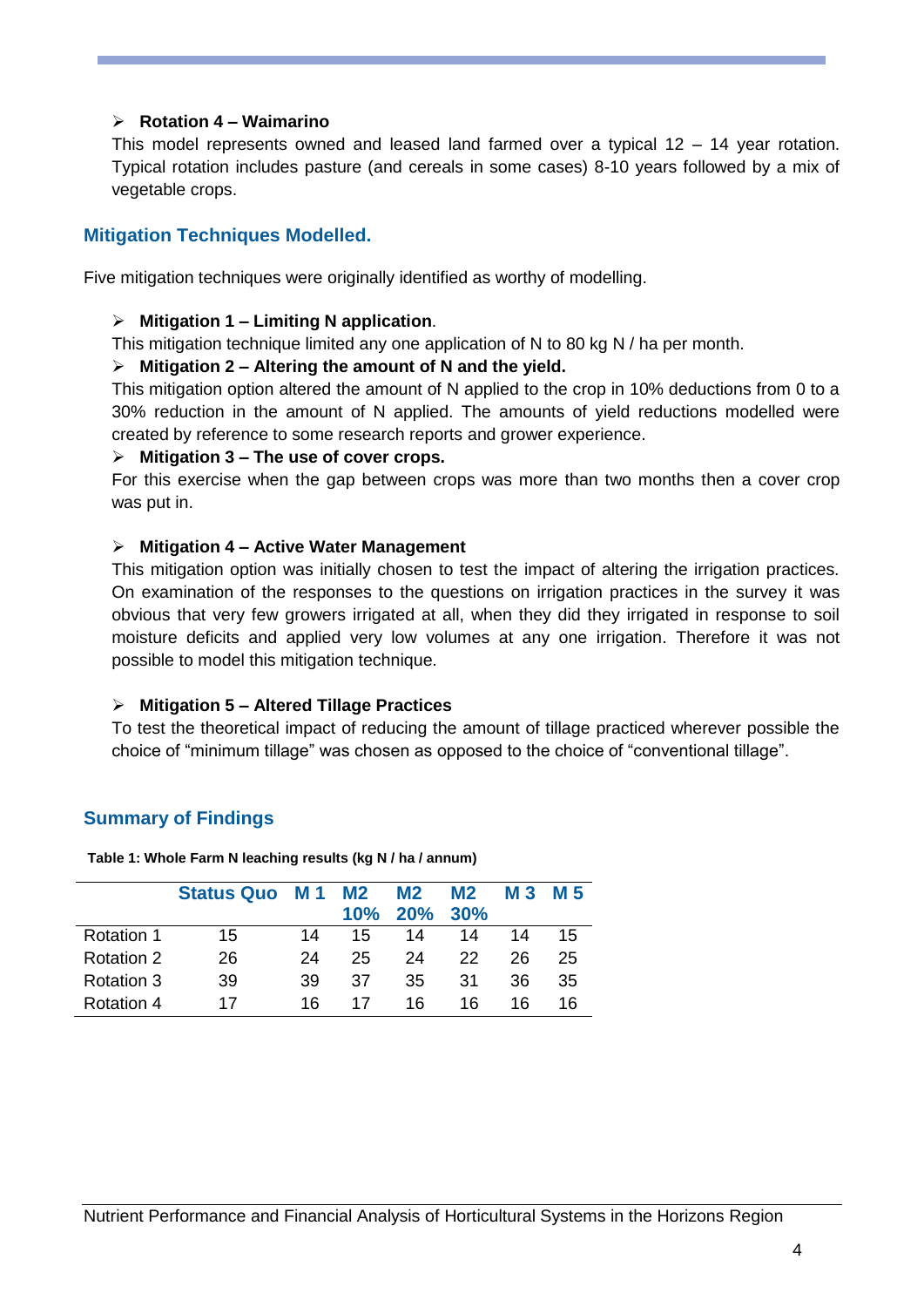## **Summary of the N leaching results:**

- $\triangleright$  The inclusion of relatively long periods of pasture in the rotations has a big impact on the whole farm results for Rotation 1 and Rotation 2.
- $\triangleright$  The ability to be able to specify the cultivated area has reduced the whole farm N leaching result significantly for the more intensive rotations 2 and 3.
- $\triangleright$  Limiting the amount of Nitrogen applied in any one application has very little effect on the total amount of N leached.
- $\triangleright$  Reducing the amount of N applied in 10% steps had a significant effect on the more intensive rotations 2 and 3 but very little impact on the more extensive rotations 1 and 4.
- $\triangleright$  The use of cover crops had its most significant impact on rotation 3 market gardening.
- $\triangleright$  Altered tillage practices had virtually no effect on any of the rotations.

## **Financial Impacts**

|                   | <b>Status Quo</b> | <b>M</b> 1 | M <sub>2</sub><br>10% | M <sub>2</sub><br>20% | <b>M2</b><br>30% | <b>M3</b> | M 5     |
|-------------------|-------------------|------------|-----------------------|-----------------------|------------------|-----------|---------|
| <b>Rotation 1</b> | 1,555             | 1,545      | 1,342                 | 1,117                 | 838              | 1,477     | 1,555   |
| Rotation 2        | 10,588            | 10.108     | 6,574 3,213           |                       | 819              | 10.043    | -10.588 |
| Rotation 3        | 16,943            | 16.843     | 10,758                | 5,409                 | 1,566            | 16,943    | 16.943  |
| Rotation 4        | 2,662             | 2,637      | 1.977                 | 1,169                 | 677              | 2.273     | 2.662   |

**Table 2: Whole Farm Financial results (Average Gross Margin return \$ / ha)**

## **Summary of Financial Results**

- $\triangleright$  Mitigation 1 has virtually no effect on the Gross Margin return for any of the rotations modelled.
- $\triangleright$  Mitigation 2 has an increasing effect as the proportion of N applied is reduced. At 30% reduction in N applied, the gross margin result is virtually break even.
- $\triangleright$  Mitigation 3 and 5 have virtually no impact on the Gross Margin results.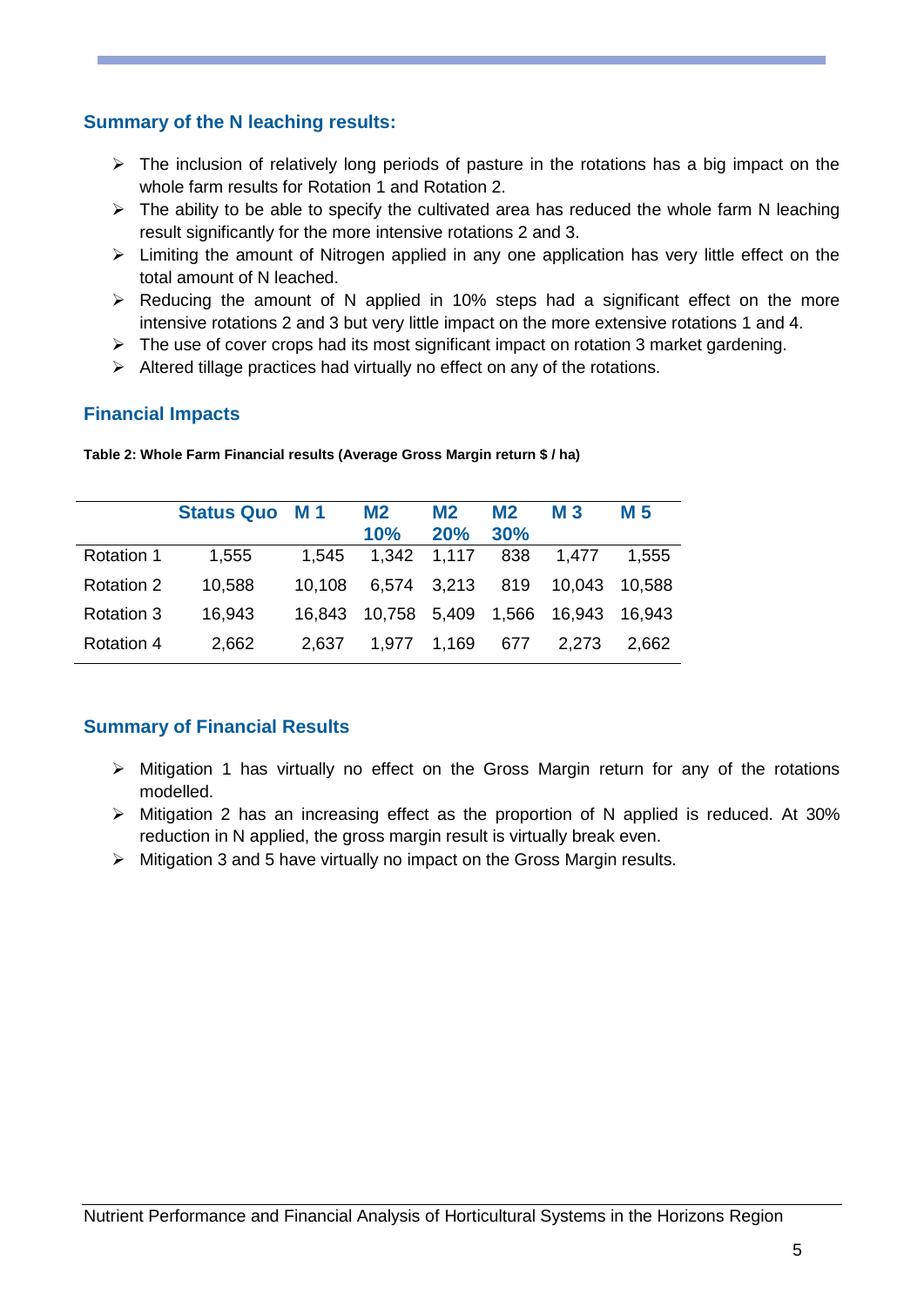## <span id="page-6-0"></span>**2 Background**

This report was commissioned by Horticulture NZ (HortNZ) because it was felt that there is a need to further develop our knowledge of the Nutrient Performance and the financial impact of adopting mitigation techniques in order to minimise the impact of leaching of nutrients for Horticultural growers operating within the Horizons Region.

## <span id="page-6-1"></span>**2.1 Purpose**

The objective of the study was to collect primary physical, financial and environmental data from growers in the Horizons Region to provide representative models of vegetable systems and to analyse the impact of mitigation practices on the environmental and economic performance of the farms.

HortNZ is working to extend knowledge on good management practice to growers, to develop a better understanding of the practical tools for nutrient management, and the cost of choices that growers have around mitigation practices. The work will also inform a broader New Zealand wide HortNZ Nutrient Management Programme which aims to identify and codify good management practices for nutrient management.

## <span id="page-6-2"></span>**2.2 Methodology**

## **2.2.1 Survey**

The methodology used in gathering the base data for this work was based on the provision of survey information gained from interviewing 19 growers of horticultural crops within the Horizons Region.

The survey was designed to collect both physical inputs required to carry out the required modelling, physical outputs in terms of the yields achieved, financial performance of growing the individual crops and also included a range of questions about growing practice parameters which were of interest to HortNZ.

A letter was sent out to a representative sample of growers informing them of the purpose of the survey information and informing them that they would be contacted to take part. Nineteen of the proposed twenty three were completed. The quality and completeness of the information gathered varied, but provided a basis of information which was built upon through the experience of the modellers. This experience was gained from carrying out the same survey in the Pukekohe District.

The information collected in the surveys is summarised in Appendix 5. The summaries indicate the mitigation practices currently undertaken by the growers in the area and HortNZ will use the information in identifying good management practices for nutrient management.

Base models of the vegetable grower systems and mitigation options to be modelled were created from information gained from the surveys. Gross Margins were created from a range of sources including data gained from the survey and a similar survey carried out in the Pukekohe Region.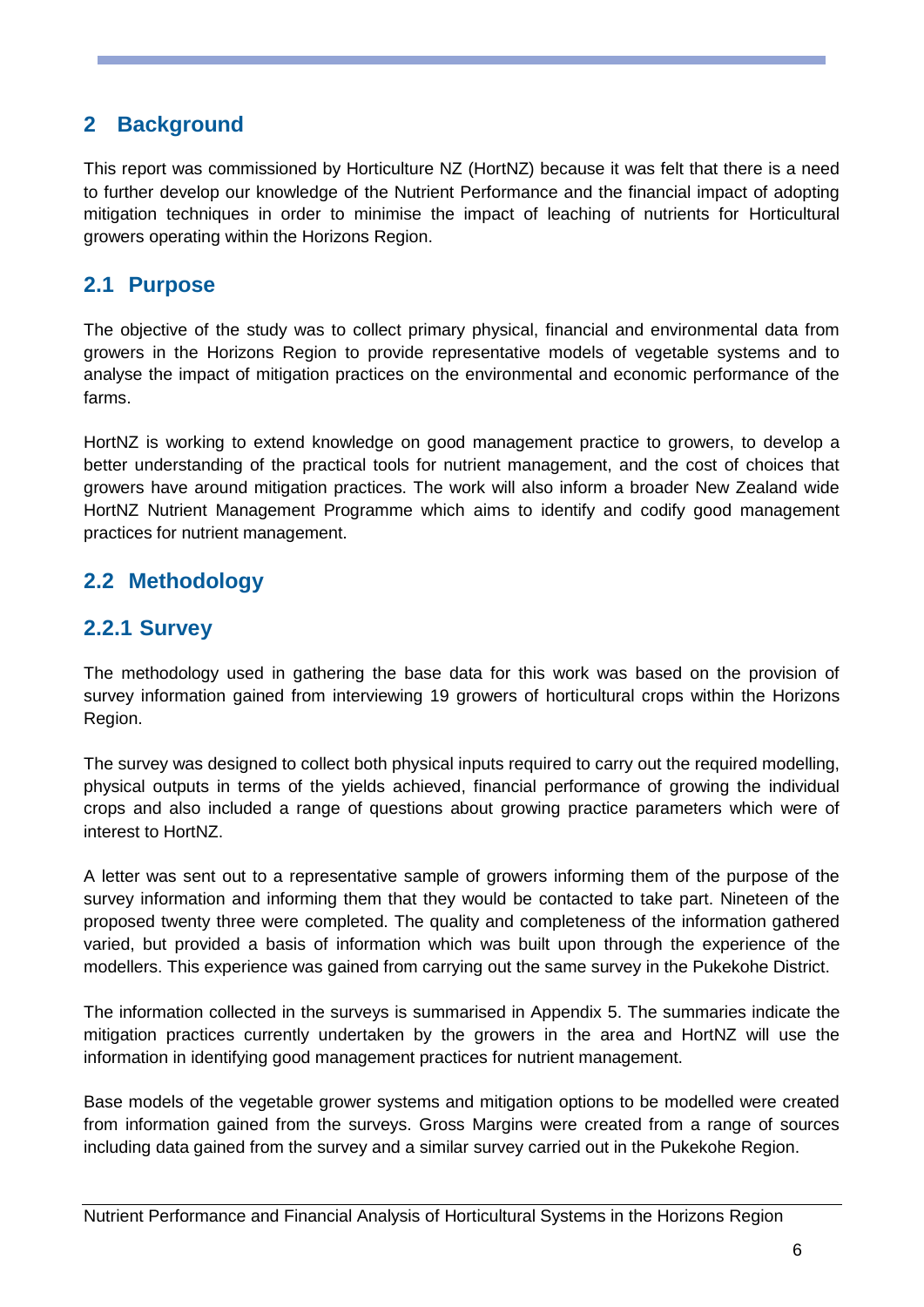## **2.2.2 OVERSEER Modelling**

The modelling of the nutrient performance of the four farm systems was carried out using the OVERSEER 6.1 model. The use of OVERSEER as a means of accurately depicting the performance of Horticultural systems has some challenges that are noted in Appendix 1. One of the key challenges is that range of crops available to model is limited. Therefore the rotations presented in this report are not exact depictions of actual cropping rotations in the Horizons Region. A crop with very similar crop management was substituted where it was necessary to replace a crop.

As highlighted by the FAR (2013) review, the accuracy of the OVERSEER 6.1 model has not been tested against actual N leaching results for Horticultural properties. So the results presented here should be regarded as appropriate for use at this point of time but could change as further research information becomes available and is able to better inform the model.

An alternative model (APSIM) is available and it may be able to better model the performance of N leaching and P output in Horticulture. APSIM is primarily a research tool that is under commercial licence to Plant and Food in New Zealand, as opposed to the Overseer model which is freely available to the public.

## **2.2.3 Financial Models**

The financial models were created based on the standard methodology for Gross Margin analysis. Gross revenue is created with the total yield for the crop multiplied by the price received. From this the Total Variable Revenue is deducted which is all of the expenditure items which are used to grow the crop but excluding items which are related to land ownership. The resultant figure (Revenue minus Expenditure) is the Gross Margin return from growing that crop.

Most of the Gross Margins used in this study are based on the data gained from the survey information. Where there were a number of Gross Margins available from the survey data for any one crop these were combined to create a standard Gross Margin for that crop. Where there was little or no data available from the survey the Gross Margin for that crop was created from previous financial work carried out on Horticulture in the Horizons Region or was taken from the Pukekohe data. A Gross Margin for the pastoral sector was created with reference to the Ministry for Primary Industries Farm Monitoring model Western Lower North Island Intensive Sheep and Beef.

A model was created which included all of the crops grown in each farm system which was then totalled and divided by the number of years that crops were grown end to give the average annual Gross Margin return for that farming system. These models are included in Appendix 3.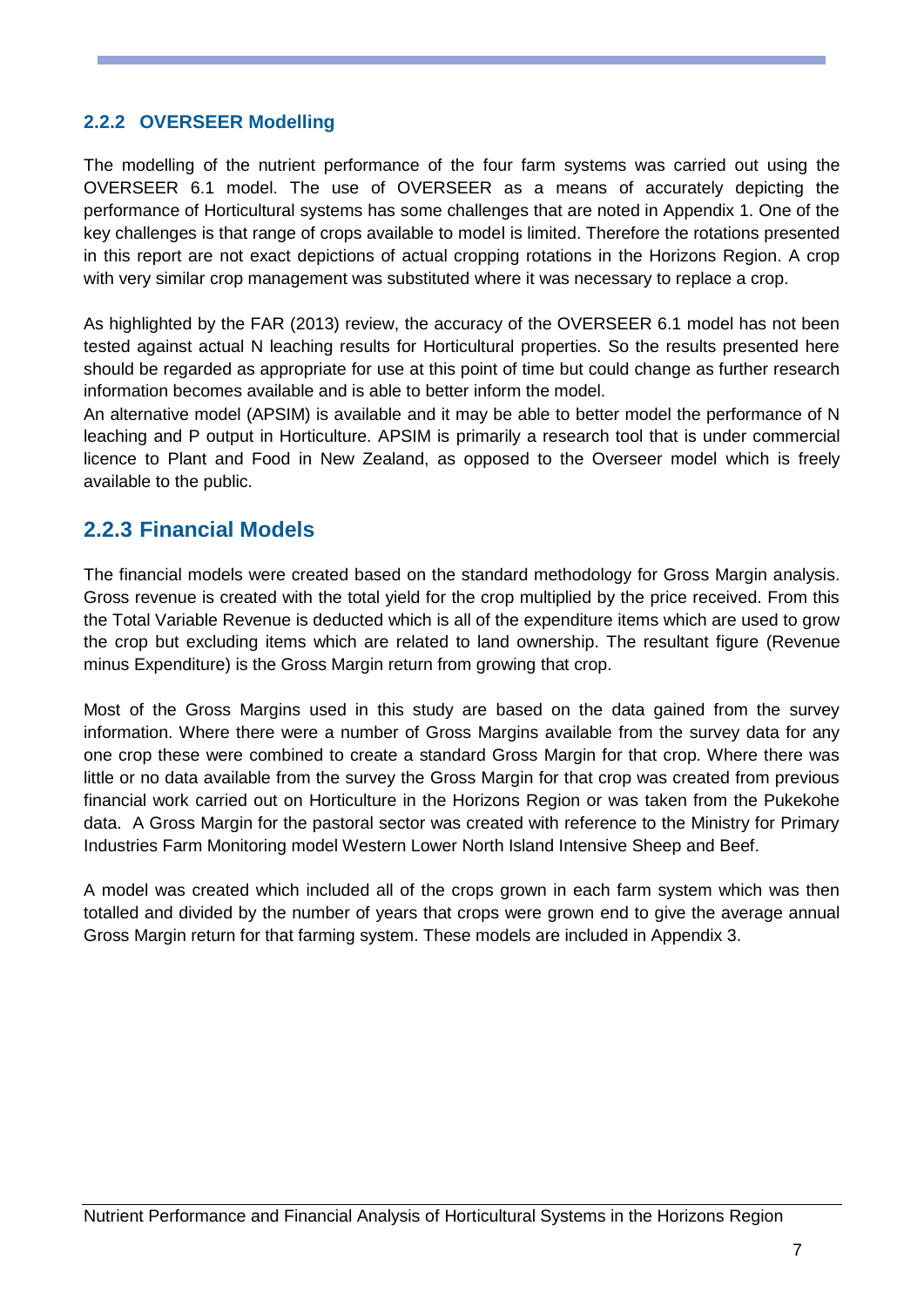## <span id="page-8-0"></span>**2.3 Backgroundon N leaching in Horticulture**

It is recognised that there are a number of issues related to horticulture production which result in high N leaching and relative inefficiency of N use compared to other pastoral land uses. However, many horticulture growers have continued to refine their use of N inputs, which has resulted in reduced use of N and therefore the total amount of N leaching over time.

The following quote on the nature and impact of horticultural land use on the rate of N leaching is taken from a report prepared for Environment Bay of Plenty<sup>1</sup> and explains the relative inefficiency of the use of N in horticultural systems. It is concluded that the major source of N leaching is derived from fertiliser and crop residue and that fertiliser N management strategies are key when devising mitigation strategies. The analysis of mitigation techniques in this report concentrates on the two strategies of timing and volume of N application.

*The main factors responsible for nitrate leaching in these systems are: high N use (fertiliser and manure), frequent cultivation, relatively short periods of plant growth, low nutrient use efficiency by many vegetable crops, and crop residues remaining after harvest (Di and Cameron, 2002a).* 

*Compared to other agricultural systems, market gardens are the most intensively fertilised and cultivated production systems - hence their propensity to leach N. N application rates used in vegetable crops can be as high as 600 kg N ha-1 yr-1 (Wood, 1997). Large application rates are used to ensure maximum growth because vegetable crops have sparse root systems that are inefficient at recovering applied fertiliser. Also, vegetables typically have short growing periods and are also grown over winter when plant growth and N uptake is slow (Haynes and Francis, 1996; Haynes, 1997). Therefore, the recovery of applied N by vegetable crops is often less than 50%, and can be as low as 20% (Di and Cameron, 2002a). Consequently, a large quantity of fertiliser N remains in the soil surface layers and is susceptible to leaching during rainfall or irrigation. Additionally, following crop harvest large amounts of plant residues are usually incorporated into the soil which, following decomposition, release mineral N into soil. The amount of mineral N derived from fertiliser and crop residue that is present in the soil after harvest can be as high as 200-300 kg N ha-1, and is the major source of leached N, indicating that fertiliser N management strategies are the key to nitrate leaching intervention in these systems.*

The issues which cause N leaching in vegetable growing operations therefore are:

- $\triangleright$  High use of applied N as a result of sparse root systems for the crops (particularly when they are immature).
- $\triangleright$  Poor N use efficiency.

-

- $\triangleright$  Short growth periods and therefore (in some cases) multiple crops in one year.
- $\triangleright$  Grown over winter when leaching rates are high due to high rainfall and saturated soils.
- $\triangleright$  Large amounts of crop residue left in the paddock after harvest which is worked into the soil.

<sup>1</sup> Meneer J C, Ledgard S F, Gillingham A G: Land use impacts on nitrogen and phosphorous loss and management options for intervention.

Nutrient Performance and Financial Analysis of Horticultural Systems in the Horizons Region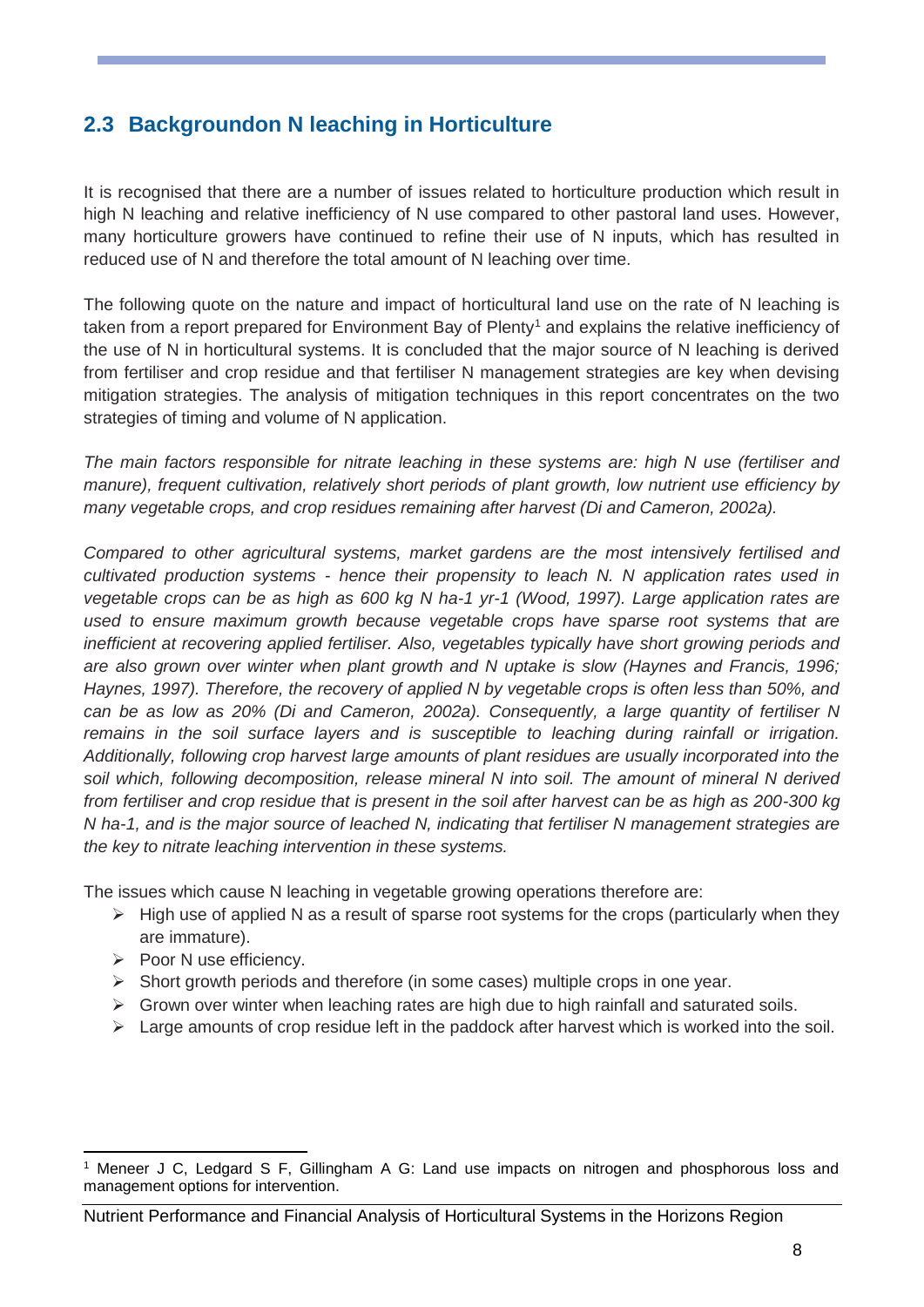## <span id="page-9-0"></span>**3 Nutrient Performance**

## <span id="page-9-1"></span>**3.1 OVERSEER Modelling**

## **3.1.1 Defining the core models.**

The definitions and scopes of the four core models were developed in a workshop with Horizons growers. Each model was set up with the parameters (as expressed in Appendix 4) set to be standard with all of the key parameters like Soil Type (Manawatu Silt Loam) and the climatic variables being a reflection of those experienced in the growing area.

The makeup of the actual rotation of the crops was taken from the data collected in the survey.

## **Rotation 1 – Cash Cropping**

Horticultural cropping is secondary to the primary purpose which is grazing of the land. Cropping is a relatively short term operation and is often for specialist crops like seed potatoes. Once the land is worked up for the crop it is then taken for a cereal crop and regrassed back into pasture. The rotation used is as follows:

Pasture (8 years) > Potatoes > Barley > Pasture

## **Rotation 2 – Intensive Vegetable/ Mixed Arable**

These properties are generally of a greater scale than Market Garden. They generally have several years of a break crop such as pasture in the rotation. They use advanced farming systems to achieve the scale of production. They have a broad mix of crops including brassicas, curcurbits, potatoes, onions, melons which are often rotated over many blocks of leased land. They are generally intensively managed through cover crops like oats / mustard / perennial grasses.

Pasture (2 years) > Cabbage > Lettuce > Spinach > Squash > Onions > Pasture

## **Rotation 3 – Market Garden**

These farms represent the historic Pearl River (Guangdong) intensive market garden systems which have many crops in the same field with up to three crops a year in a continuous rotation.

Broccoli > Spinach > Lettuce > Cabbage > Cauliflower > Cabbage

## **Rotation 4 – Waimarino**

This model represents owned and leased land farmed over a typical 12 – 14 year rotation. Typical rotation includes pasture (and cereals in some cases) 8-10 years followed by a mix of potatoes/brussels sprouts/parsnips/carrots. Potatoes, Brussels Sprouts are irrigated on average 1 out of every 3 years.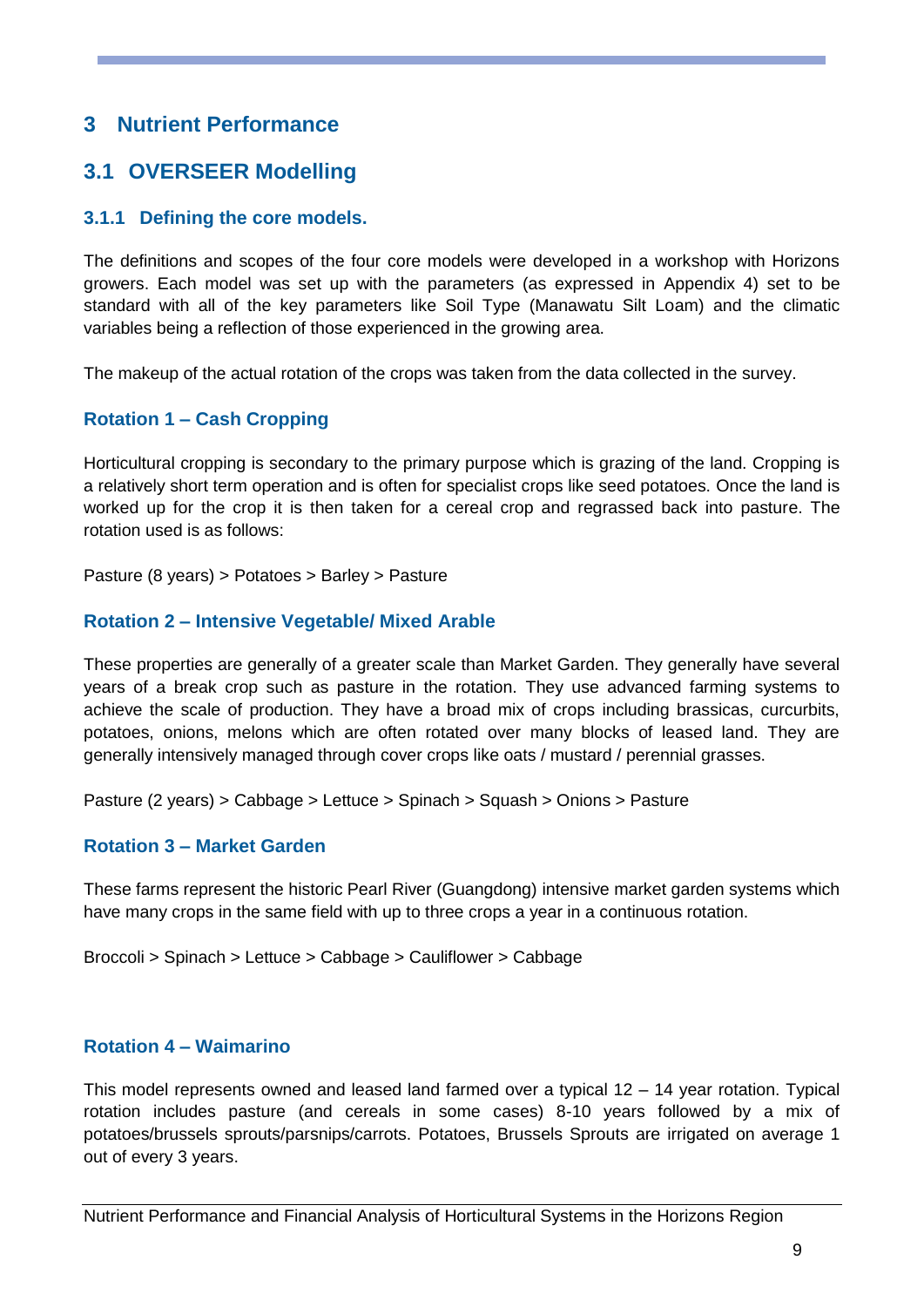### Pasture (8 years) > Potato > Carrots > Brussel Sprouts

The individual crop parameters such as planting date, fertiliser type and rate, fertiliser timing, harvest date and yield were all set as shown in appendix four.

## **3.1.2 Choice of Area Cropped**

The choice of the area that is cropped has a significant influence on the amount of N leaching which OVERSEER calculates over the total area of the farm. For each crop choice there are three choices of what can be done with the land In OVERSEER. The "cultivated area" is the area of land on which the calculation of the impact of the farming activity is calculated. "Headlands and Tracks" are areas that are cultivated but there is no crop grown on them and "Other areas" are defined as areas where the land is not cultivated.

The issue with horticultural land use is that there are often significant areas within a paddock where the crop is not grown. This is mainly taken up with the beds that are formed to grow the crops in which have a significant area taken up with the areas where tractors, sprayers and harvesters run over the paddock. The headlands and track area are also quite significant areas because of the need to turn quite large machinery. The adoption of technology to spread fertiliser which utilises banding and side application also means that a significant portion of the area also doesn't have fertiliser applied to it.

Therefore in this modelling exercise we have adopted a policy that for all cropping land uses there is 80% of the total area taken up with the cultivated area, 10% is taken up by headlands and tracks and 10% is taken up by other areas. The exception to this is for Rotation 3 Market Garden which in order to demonstrate the impact of unused area on the total impact of the property we have adopted 70% of the area taken as cultivated area , 20% is taken up by headlands and tracks and 10% is taken up by other areas.

This is why we see that the results expressed for the whole farm N leaching figure is less than any of the individual cropping figures.

## **3.1.3 Mitigation Techniques Modelled**

Background research suggests that the mitigation options available to vegetable growers are based around improving nutrient use efficiency. These include:

- $\triangleright$  Nutrient management planning,
- $\triangleright$  Proper fertiliser material selection,
- $\triangleright$  Better application timing and placement,
- $\triangleright$  Improved irrigation scheduling.

The use of slow release fertilisers and the use of DDE's which act as a retardant to N leaching are both potential mitigation techniques that should be considered. The issue with slow release fertilisers is that there are certain times when vegetable crops have very high demand on N and therefore slow release fertilisers would not be able to adequately meet the crops requirement. Also, it is not possible to model the types of slow release fertilisers that are available at present in OVERSEER.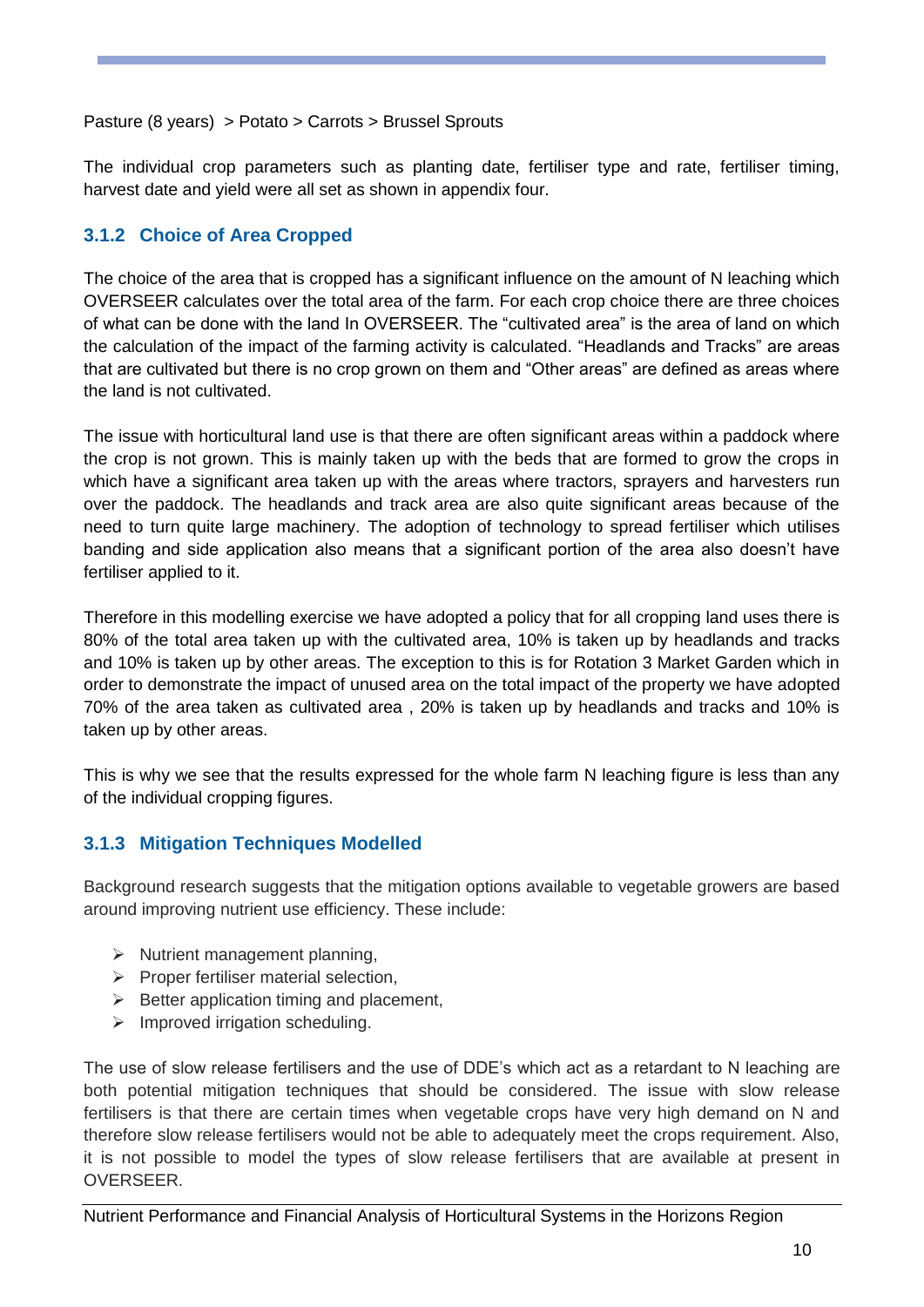Our analysis of the current mitigation practices of growers in the Horizons Region was that they are carrying out nutrient management planning, fertiliser material selection and better timing and placement of N application. However, they are limited by the type of system which they could use in terms of improved irrigation scheduling.

Having modelled the Status Quo option which modelled what they were doing now, it became obvious that the major impacts on N Leaching was related to the amount and timing of application of N. Therefore, the following mitigation techniques were trialled:

## **Mitigation 1 – Limiting N application.**

This mitigation technique limited any one application of N to 80 kg N / ha per month. This mainly entailed the splitting of the first application of N by either moving some of it forward into the pre planting cultivation phase and incorporating it into the soil or by evening out the amount of N in subsequent fertiliser applications up to the maximum of 80 kg N / ha. No impact on yield was modelled from this mitigation technique it was assumed that the evening out of the N applications did not have a negative impact on the yield of the crop. This was partly driven by the relatively regular N applications that are made in horticultural crops and the fact that in OVERSEER the smallest window of applications are on a monthly basis. Current best practice is for the application of N to be more regular than once per month, particularly in the early growing stages when the plants are relatively small and growing rapidly and have a high requirement for N.

There is also the requirement to get the application of N on relatively early in the growth phase of many of the crops because experience shows that later application of N can lead to reduced yield and a deterioration of quality of many of the crops as a result of being pushed along later in their maturity.

## **Mitigation 2 – Altering the amount of N and the yield.**

-

This mitigation option altered the amount of N applied to the crop in 10% deductions from 0 to a 30% reduction in the amount of N applied. The amounts of yield reductions modelled were created by reference to some research reports<sup>2</sup> on the impact of N on yield and informed by the experienced opinion of some of the growers in the Pukekohe District. The assumptions as to average yield reduction by individual crop are attached in Appendix 1. Many of the research reports referenced refer to trials which occurred from the mid 1960's to the late 1980's. In that time period the amount of N used was much higher than what is used now. Although very little research has been carried out recently into N use on horticultural crops, many of the growers have continued to develop their knowledge on the timing and volume of N application to be able to maximise crop growth and to try and improve N use efficiency and at the same time reduce costs. This has resulted in much lower rates of N usage than those quoted in the old research reports.

Wood (1998): Effect on crop yields from reduced N inputs to selected winter vegetable crops.

Wood (1997): Reduced N inputs to winter vegetable crops – Pukekohe district 1997.

Thomas, Obreza, Sartain : Improving N and P fertiliser use efficiency for Floridas horticultural crops. MAF (1979): Celery production in Hutt Horowhenua.

<sup>2</sup> Pearson, Renquist, Reid (1999): MAF vegetable fertiliser trails – A re appraisal using a new model.

Sher (1997): Nutrient uptake of vegetable crops. Summary of results 1993 – 1996.

Nutrient Performance and Financial Analysis of Horticultural Systems in the Horizons Region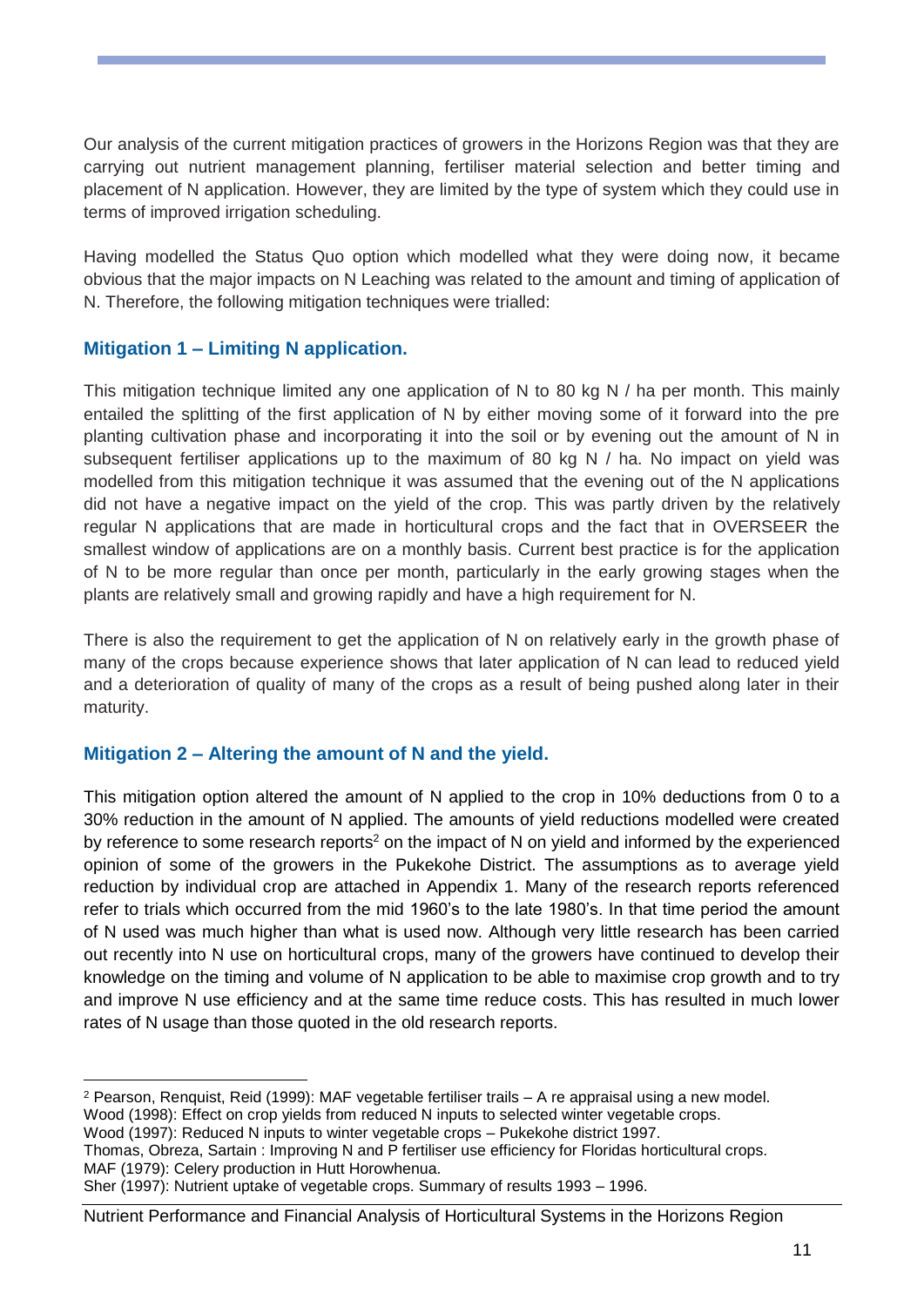### **Mitigation 3 – The use of cover crops.**

The use of cover crops is a good mitigation technique to reduce the amount of Nitrogen which leaks through the soil profile, particularly during the winter months when there is high rainfall and the soil is generally saturated, therefore there is a lot of movement through the soil profile. For this exercise when the gap between crops was more than two months then a cover crop was put in. At the end of the cover crop it was worked into the soil profile.

### **Mitigation 4 – Active Water Management**

This mitigation option was initially chosen to test the impact of altering the irrigation practices. It involves setting the option in OVERSEER from defining the actual amount of irrigation water applied to choosing the option to "actively manage" the application of irrigation water. In this way the model chooses to apply only the amount of water which is required by the crop and therefore limits the amount of excessive water running out the bottom of the soil profile or runoff from the top of the soil profile.

On examination of the responses to the questions on irrigation practices in the survey it was obvious that very few growers irrigated at all, when they did they irrigated in response to soil moisture deficits and applied very low volumes at any one irrigation (10mm / application). Therefore choosing the "actively manage" irrigation option was choosing the way that those who did irrigate were already applying the water. Therefore modelling this option in OVERSEER was not continued with.

## **Mitigation 5 – Altered Tillage Practices**

The amount of tillage applied to the soil releases an increasing amount of nitrogen as the amount of tillage increases. In horticultural operations there is a high degree of tillage required to get the soil into a sufficient state to plant some horticultural crops and to be able to form the beds which many of the crops are required to be grown on. To test the theoretical impact of reducing the amount of tillage practiced wherever possible the choice of "minimum tillage" was chosen as opposed to the choice of "conventional tillage" in order to test the impact of this option.

## <span id="page-12-0"></span>**3.2 Results**

The results of the OVERSEER modelling are displayed with the whole farm (average) results first (highlighted) and then the results for each of the crops that were modelled going down the rows. Across the columns the results are shown for the status quo option first and then for each of the mitigation options.

## <span id="page-12-1"></span>**3.2.1 Rotation 1 Cash Cropping**

**Table 3: N leaching results for Rotation 1 (kg N / ha / annum)**

|            | Status Quo M 1 M 2 M 2 |    |                 | 10% 20% 30%     | <b>M2</b> | M 3 M 5 |    |
|------------|------------------------|----|-----------------|-----------------|-----------|---------|----|
| Whole Farm | $15^{\circ}$           | 14 | 15 <sup>1</sup> | 14 <sub>1</sub> | 14        | 14      | 15 |

Nutrient Performance and Financial Analysis of Horticultural Systems in the Horizons Region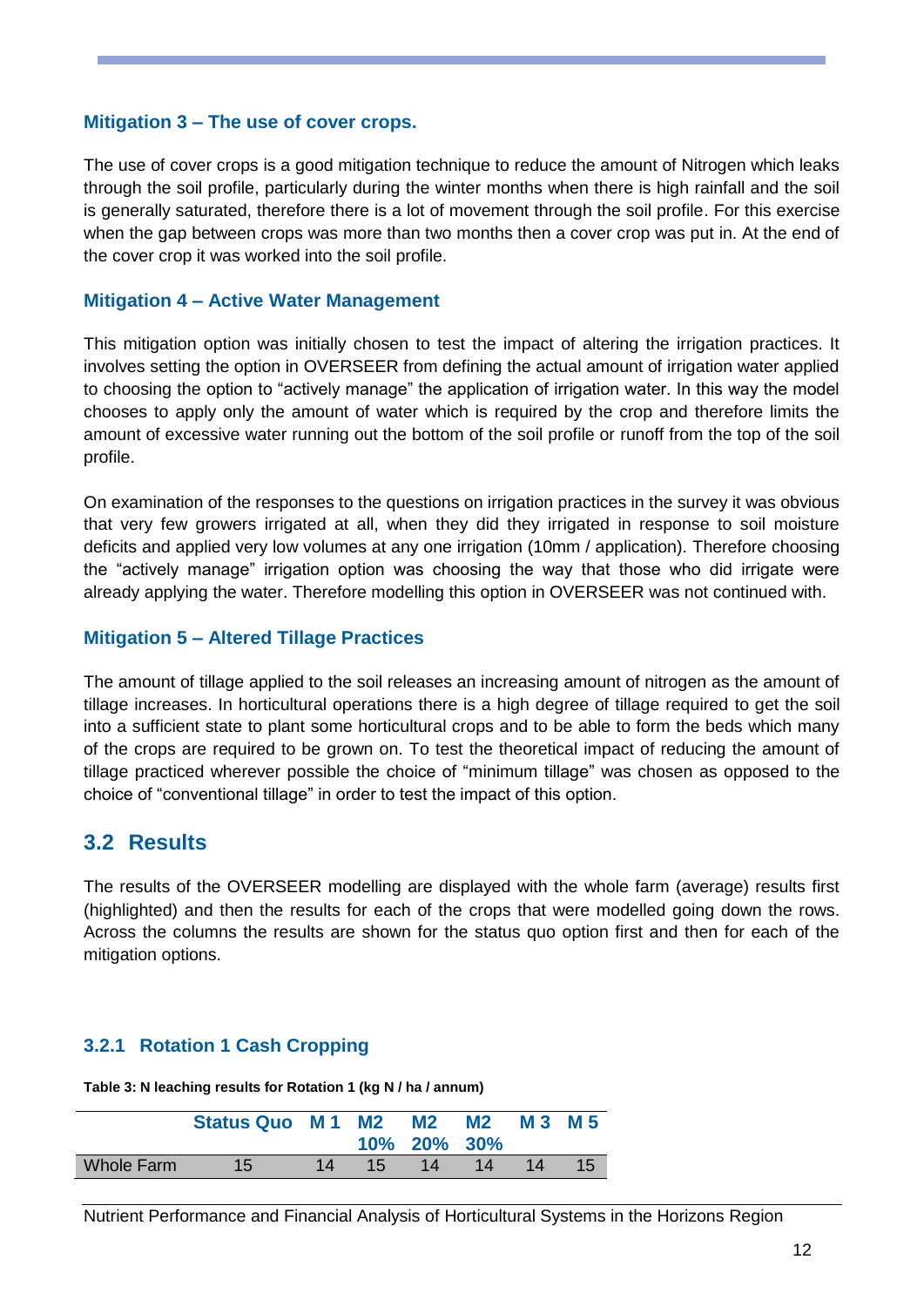| Pastoral | 8   |    | 8 <sup>8</sup> |           | 8 |  |
|----------|-----|----|----------------|-----------|---|--|
| Potato   | 56  | 58 | 56 55 53 56 56 |           |   |  |
| Barley   | 117 | 95 | 98 93          | 90 93 117 |   |  |

### **Status Quo Results**

The whole farm N leaching result is for 15 kg N leached / ha from this rotation. There is however quite a variation with the pastoral years being quite low at 8 kg N leached / ha but the two cropping options being quite high at 56 kg N leached for the potato crop and 117 kg N leached for the Barley crop. The fact that the horticultural regime being a relatively small proportion of the total land use for the property means that the impact of this on average on the farm is minimal.

## **Mitigation 1 Result**

The option to limit the application of any one application of N to 80 kg / ha has the impact of lifting the total N leaching for the potato crop but quite a significant reduction in the barley crop. Overall there is very little impact on the total farm leaching result.

## **Mitigation 2 Result**

The results of limiting the amount of N applied by a 10% reduction through to 30% has a quite significant impact on the N leaching results for the two crops grow in this model but overall there is very little impact on the whole farm result.

## **Mitigation 3 Result**

The use of a cover crop between the two crops has had quite a significant reduction in the total N leached for the Barley crop but very little impact on the whole farm result.

## **Mitigation 5 Result**

The use of minimum tillage techniques has had no impact on the amount of N leached.

## <span id="page-13-0"></span>**3.2.2 Rotation 2 Intensive Vegetable / Mixed Arable**

**Table 4: N leaching results for Rotation 1 (kg N / ha / annum)**

|            | Status Quo M 1 M2 |    |    | <b>M2</b><br>10% 20% 30% | <b>M2</b> | M 3 | M 5 |
|------------|-------------------|----|----|--------------------------|-----------|-----|-----|
| Whole Farm | 26                | 24 | 25 | 24                       | 22        | 26  | 25  |

Nutrient Performance and Financial Analysis of Horticultural Systems in the Horizons Region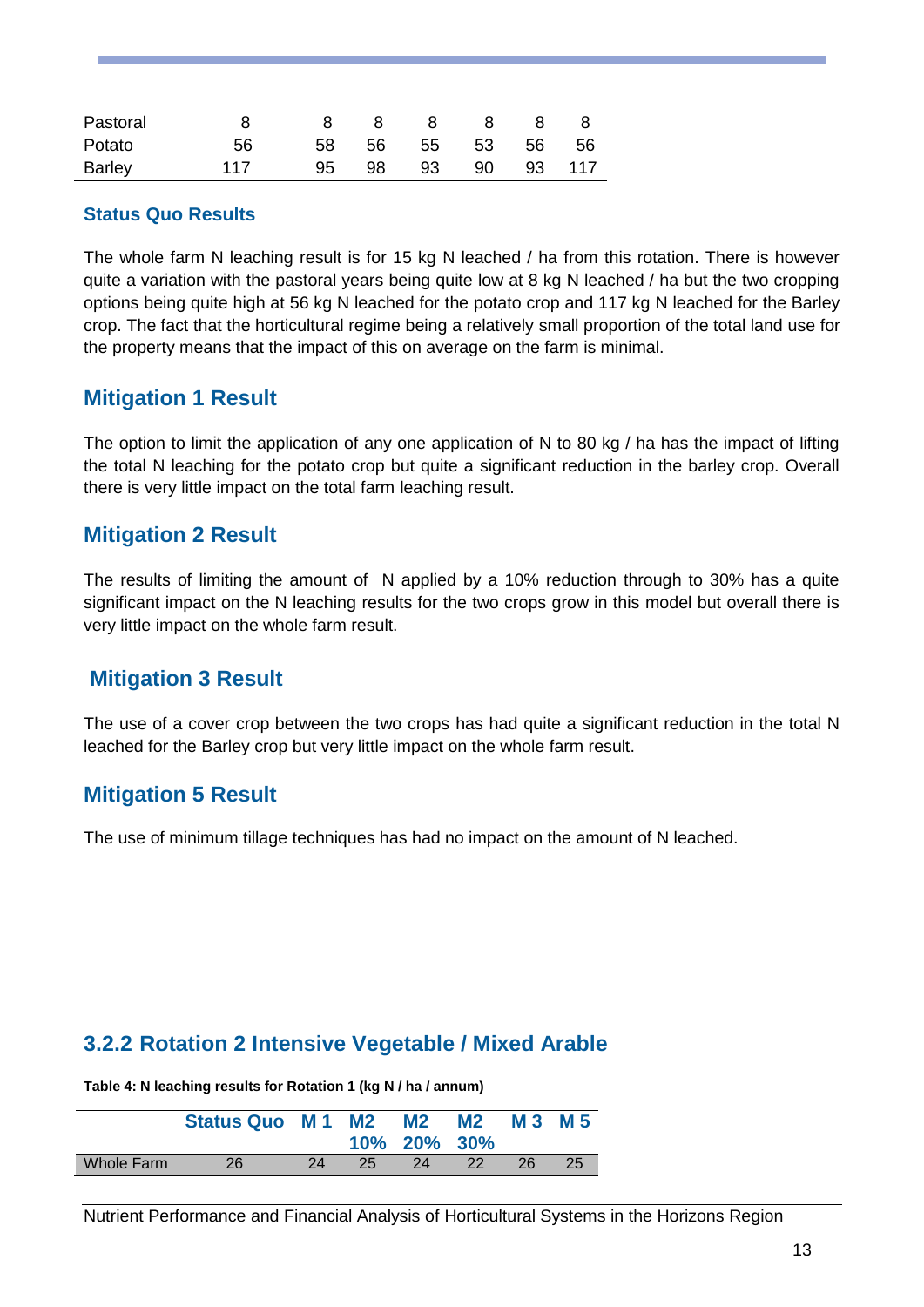| Pastoral |    |    |    |    |    |    |    |
|----------|----|----|----|----|----|----|----|
| Year 1   | 43 | 36 | 43 | 43 | 40 | 43 | 43 |
| Year 2   | 55 | 55 | 52 | 48 | 44 | 55 | 55 |
| Year 3   | 20 | 20 | 19 | 18 | 18 | 20 | 19 |

#### **Status Quo Results**

The whole farm N leaching result is for 26 kg N leached / ha from this rotation. There is however quite a variation with the pastoral years being quite low at 8 kg N leached / ha but the cropping options being substantially higher varying between 20 and 55 kg N. The fact that the pastoral part of the rotation takes up 2 of the 5 years means that the whole farm N leaching is still relatively low.

## **Mitigation 1 Result**

The option to limit the application of any one application of N to 80 kg / ha has the impact of substantially reducing the N leaching from the first year but no impact on the subsequent years. Overall there is little impact on the total farm leaching result.

#### **Mitigation 2 Result**

The results of limiting the amount of N applied by a 10% reduction through to 30% has a varying impact across the years but has the greatest impact on Year 2 with a significant reduction at the 30% reduction in N application..

#### **Mitigation 3 Result.**

The use of a cover crop has had no impact on the whole farm result.

#### **Mitigation 5 Result**

The use of minimum tillage techniques has a slight impact on the amount of N leached.

## <span id="page-14-0"></span>**3.2.3 Rotation 3 Market Garden**

**Table 5: N leaching results for Rotation 1 (kg N / ha / annum)**

|                   | <b>Status Quo</b> | <b>M1</b> | M <sub>2</sub><br>10% | M <sub>2</sub><br>20% | M <sub>2</sub><br>30% | <b>M3</b> | M 5 |
|-------------------|-------------------|-----------|-----------------------|-----------------------|-----------------------|-----------|-----|
| Whole Farm        | 39                | 39        | 37                    | 35                    | 31                    | 36        | 35  |
| Year 1            | 43                | 53        | 40                    | 39                    | 33                    | 43        | 38  |
| Year <sub>2</sub> | 46                | 46        | 42                    | 38                    | 33                    | 46        | 44  |
| Year 3            | 65                | 57        | 65                    | 64                    | 58                    | 54        | 58  |

## **Status Quo Results**

The whole farm N leaching result is for 39 kg N leached / ha from this rotation. Please note the fact that a smaller area cropped has been adopted for this model hence the whole farm result is less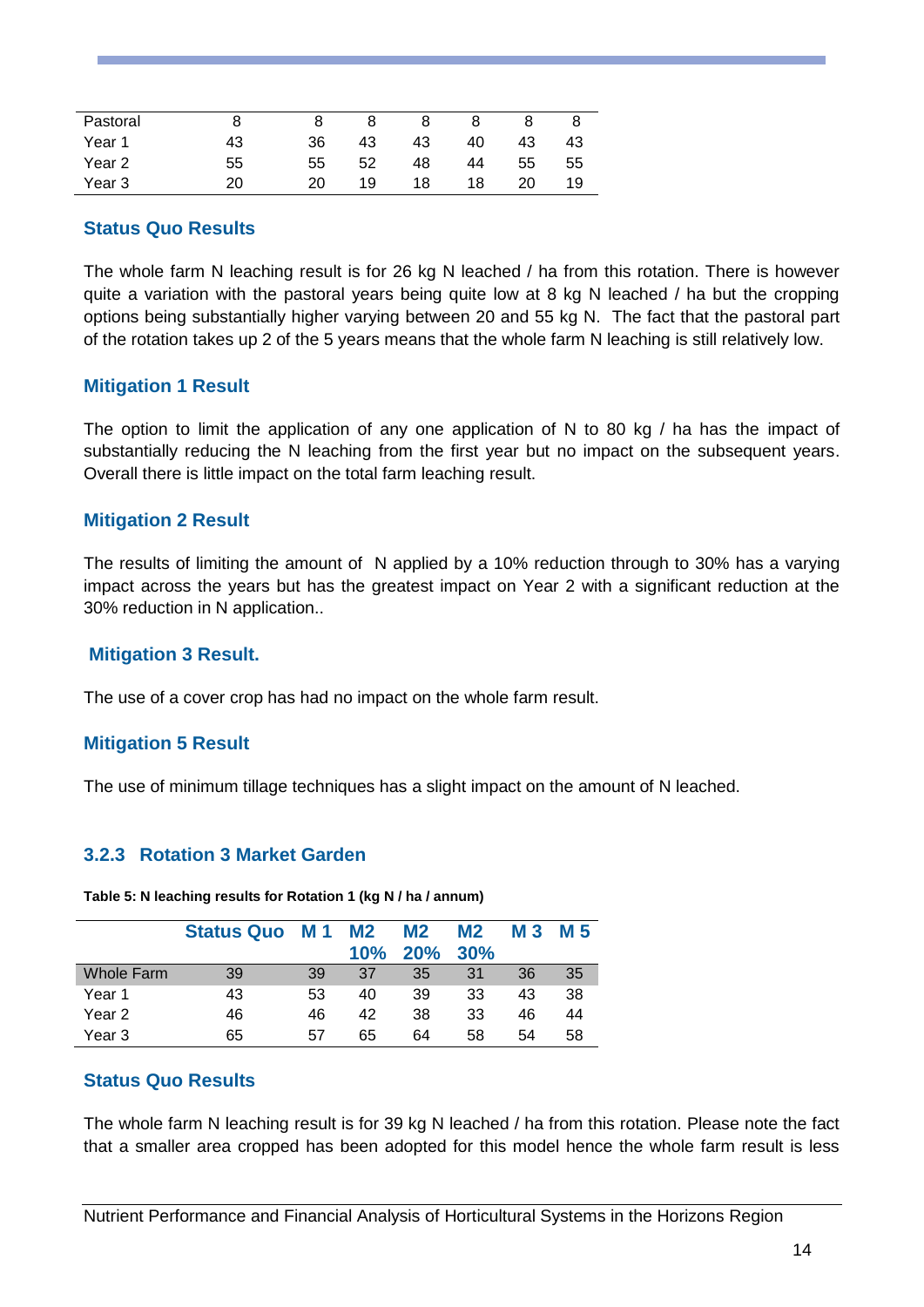than each of the individual results. The individual years fluctuate between 43 kg N leached and 65 kg N leached.

## **Mitigation 1 Result**

The option to limit the application of any one application of N to 80 kg / ha has the impact of increasing the total amount of N leaching in Year 1 and substantially reducing the N leaching from Year 3. Overall there is no impact on the whole farm leaching result.

## **Mitigation 2 Result**

The results of limiting the amount of applied by a 10% reduction through to 30% has a very similar response in terms of the reduction in N leaching between the years, and the treatments. Each of the reductions results in a fairly significant reduction in the whole farm result.

## **Mitigation 3 Result.**

The use of a cover crop has had a small but significant impact on the whole farm result.

## **Mitigation 5 Result**

The use of minimum tillage techniques has a significant impact on the amount of N leached across the whole farm.

## <span id="page-15-0"></span>**3.2.4 Rotation Waimario**

|                   | <b>Status Quo</b> | <b>M1</b> | M <sub>2</sub><br>10% | M <sub>2</sub><br>20% | M2<br>30% | <b>M3</b> | M 5 |
|-------------------|-------------------|-----------|-----------------------|-----------------------|-----------|-----------|-----|
| <b>Whole Farm</b> | 17                | 16        | 17                    | 16                    | 16        | 16        | 16  |
| Pastoral          |                   |           |                       |                       |           |           |     |
| Year 1            | 61                | 59        | 61                    | 59                    | 57        | 61        | 61  |
| Year 2            | 101               | 99        | 101                   | 99                    | 98        | 86        | 101 |
| Year 3            | 49                | 42        | 48                    | 47                    | 46        | 49        | 47  |

#### **Table 6: N leaching results for Rotation 1 (kg N / ha / annum)**

## **Status Quo Results**

The whole farm N leaching result is for 17 kg N leached / ha from this rotation. This is mainly to do with the fact that there is a substantial amount of pastoral land use in this rotation. The individual years fluctuate between 49 kg N leached and 101 kg N leached.

## **Mitigation 1 Result**

The option to limit the application of any one application of N to 80 kg / ha has the impact of reducing the amount of N leaching in each of the cropping years with an overall small but significant reduction in the whole farm N leaching result.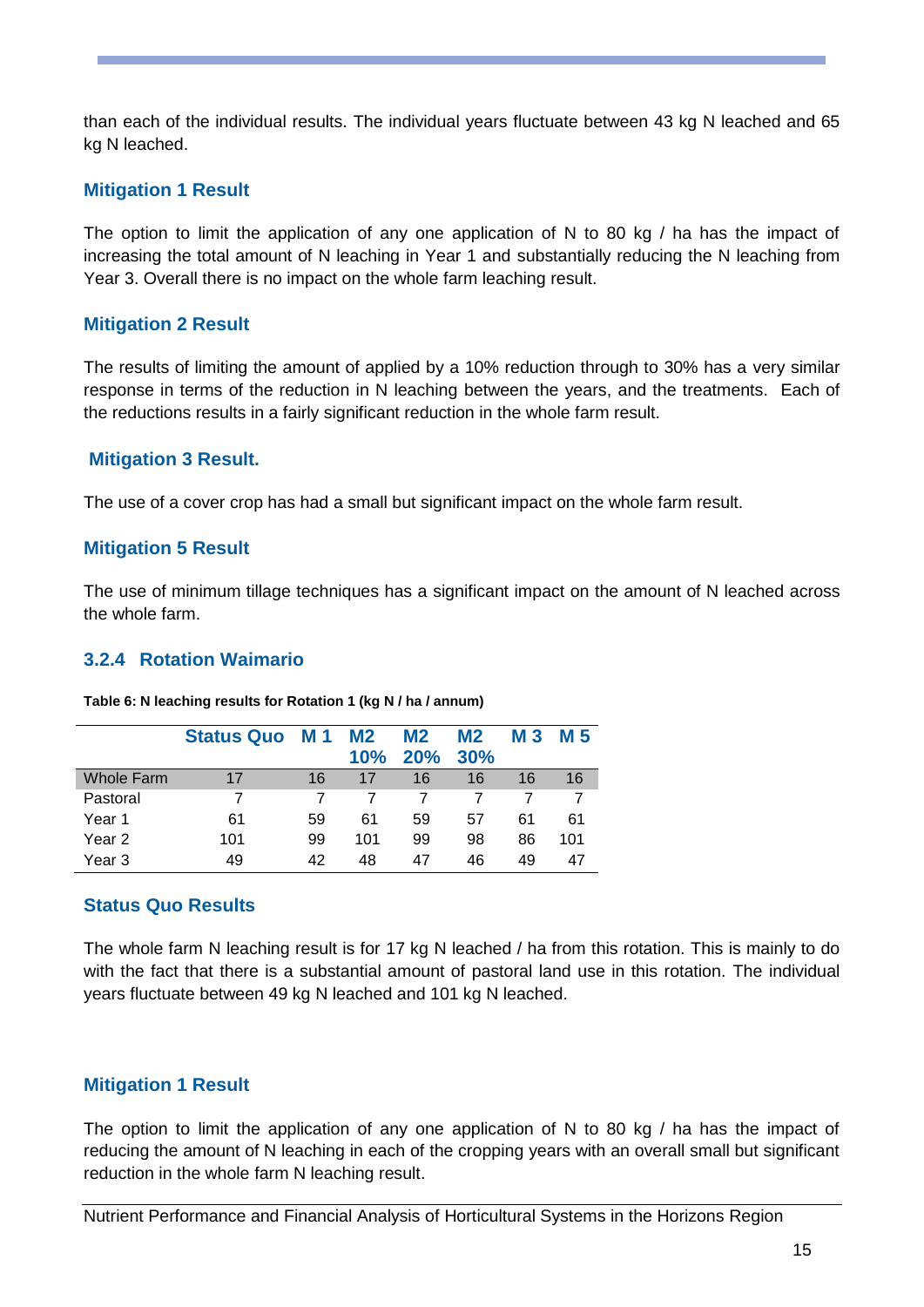## **Mitigation 2 Result**

The results of limiting the amount of N applied by a 10% reduction through to 30% has a very similar response in terms of the reduction in N leaching between the years and the treatments. Each of the reductions results in a small but significant reduction in the whole farm result.

### **Mitigation 3 Result.**

The use of a cover crop has had a small but significant impact on the whole farm result.

### **Mitigation 5 Result**

The use of minimum tillage techniques has a small but significant impact on the amount of N leached across the whole farm.

#### **Table 7: Gross Margins (\$ / ha)**

|                        | <b>Total Revenue</b> | <b>Total Variable Gross Margin</b> |        |
|------------------------|----------------------|------------------------------------|--------|
|                        |                      | <b>Expenses</b>                    |        |
| Potato                 | 16,000               | 11,060                             | 4,940  |
| <b>Barley</b>          | 3,750                | 1,531                              | 2,219  |
| Livestock              | 1,594                | 545                                | 1,049  |
| Cabbage                | 25,760               | 20,603                             | 5,157  |
| Lettuce                | 30,220               | 22,938                             | 7,282  |
| Spinach                | 68,800               | 40,510                             | 28,290 |
| Squash                 | 12,500               | 8,122                              | 4,378  |
| Onions                 | 22,500               | 16,765                             | 5,735  |
| <b>Broccoli</b>        | 20,004               | 16,081                             | 3,923  |
| Cauliflower            | 23,000               | 19,180                             | 3,820  |
| Carrots                | 24,500               | 18,545                             | 5,955  |
| <b>Brussel Sprouts</b> | 27,000               | 21,636                             | 5,364  |
| Maize                  | 4,500                | 2,025                              | 2,475  |

The financial adjustments made to the mitigation results are:

#### **Mitigation 1**

For each additional application of N an amount of \$50 / ha was added to the fertiliser costs. The \$50 / ha was the amount shown for each fertiliser application in the Lincoln Budget Manual<sup>3</sup>.

## **Mitigation 2**

-

<sup>3</sup> Lincoln University: Financial Budget Manual

Nutrient Performance and Financial Analysis of Horticultural Systems in the Horizons Region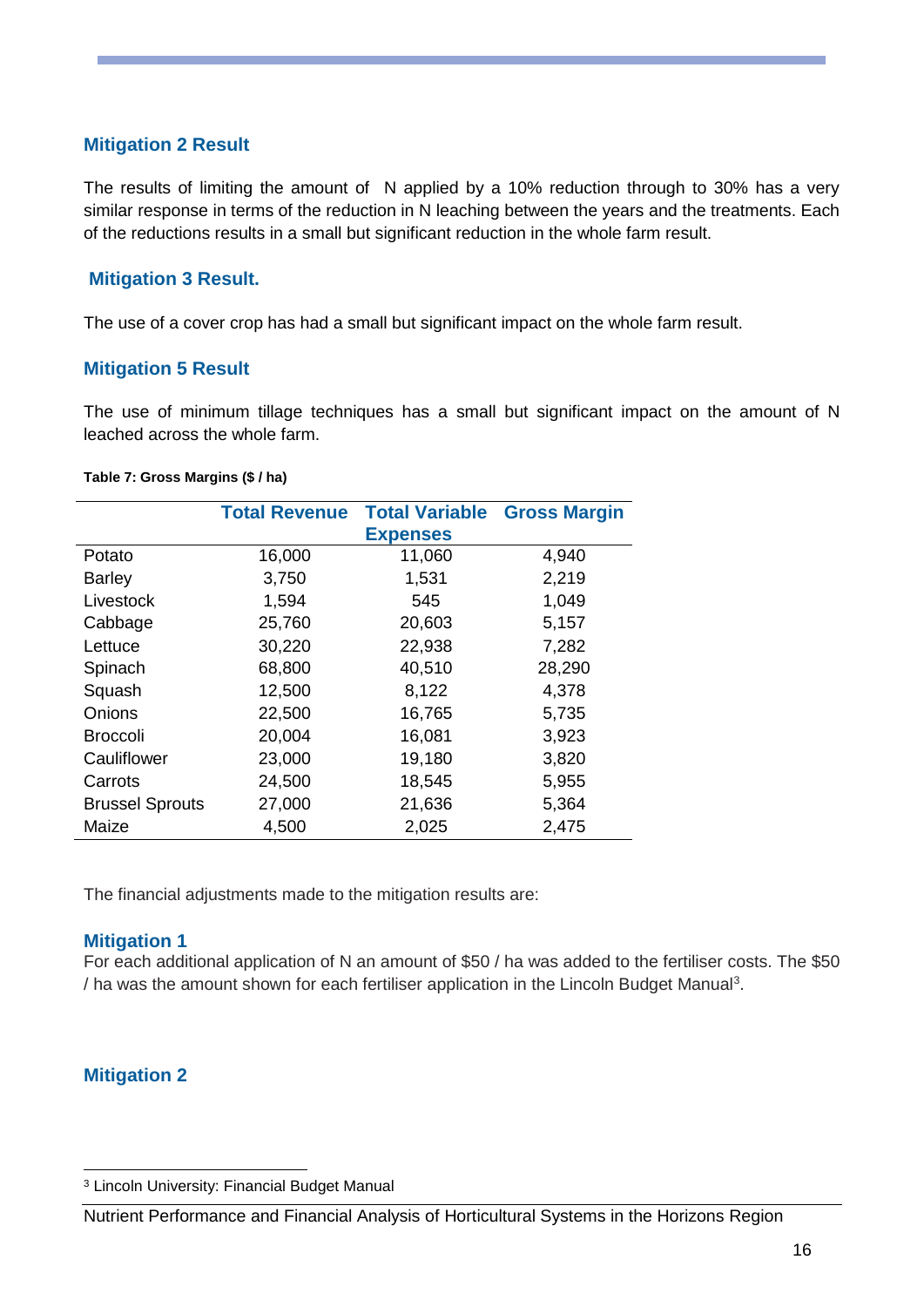The yield of the crop grown was adjusted by the percentages shown in appendix one. This then flowed through to a reduction in expenditure for those expenditure items which are influenced by the yield of the crop.

## **Mitigation 3**

For each time that a cover crop was added into the rotation an additional cost of \$550 / ha was added to the Gross Margin.

## **Mitigation 5**

No financial adjustments were made to the Gross Margins as a result of the adoption of minimum tillage practices.

## <span id="page-17-0"></span>**3.3 Results**

## **3.3.1 Gross Margin Results**

**Table 8: Financial results of mitigation strategies rotation 1. (\$ / ha / annum)**

|                   | Status Quo M1 M2 |       |             | M 2<br>10% 20% 30%         | <b>M3</b> | <b>M3</b> |
|-------------------|------------------|-------|-------------|----------------------------|-----------|-----------|
| Gross Revenue     | 3,250            | 3.250 |             | 2,996 2,668 2,466 3,232    |           |           |
| Variable Expenses | 1,695            | 1.705 |             | 1.654  1.552  1.628  1.755 |           |           |
| Gross Margin      | 1,555            | 1.545 | 1.342 1.117 |                            | 838       | 1.477     |

#### **Table 9: Financial results of mitigation strategies rotation 2. (\$ / ha / annum)**

|                   | <b>Status Quo M1</b> |        | <b>M2</b><br>10% | <b>M2</b><br>20% | <b>M3</b><br>30% | <b>M3</b> |
|-------------------|----------------------|--------|------------------|------------------|------------------|-----------|
| Gross Revenue     | 32,594               | 32.594 |                  | 28,025 23,434    | 19.811           | 32.594    |
| Variable Expenses | 22,006               | 22.066 | 21.451           | 20.221           | 18.992           | 22.551    |
| Gross Margin      | 10.588               | 10.108 | 6.574            | 3.213            | 819              | 10.043    |

#### **Table 10: Financial results of mitigation strategies Rotation 3. (\$ / ha / annum)**

|                   | <b>Status Quo</b> | M 1    | M <sub>2</sub><br>10% | M 2<br>20% | <b>M3</b><br>30% | <b>M3</b> |
|-------------------|-------------------|--------|-----------------------|------------|------------------|-----------|
| Gross Revenue     | 63.581            | 63.581 | 54.044                | 45.344     | 38.149           | 63.581    |
| Variable Expenses | 46,638            | 46.738 | 43.287                | 39.935     | 36.583           | 46.638    |
| Gross Margin      | 16.943            | 16.843 | 10.758                | 5.409      | 1.566            | 16.943    |

#### **Table 11: Financial results of mitigation strategies Rotation 4. (\$ / ha / annum)**

**Status Quo M 1 M 2 M 2 M 3 M 3**

Nutrient Performance and Financial Analysis of Horticultural Systems in the Horizons Region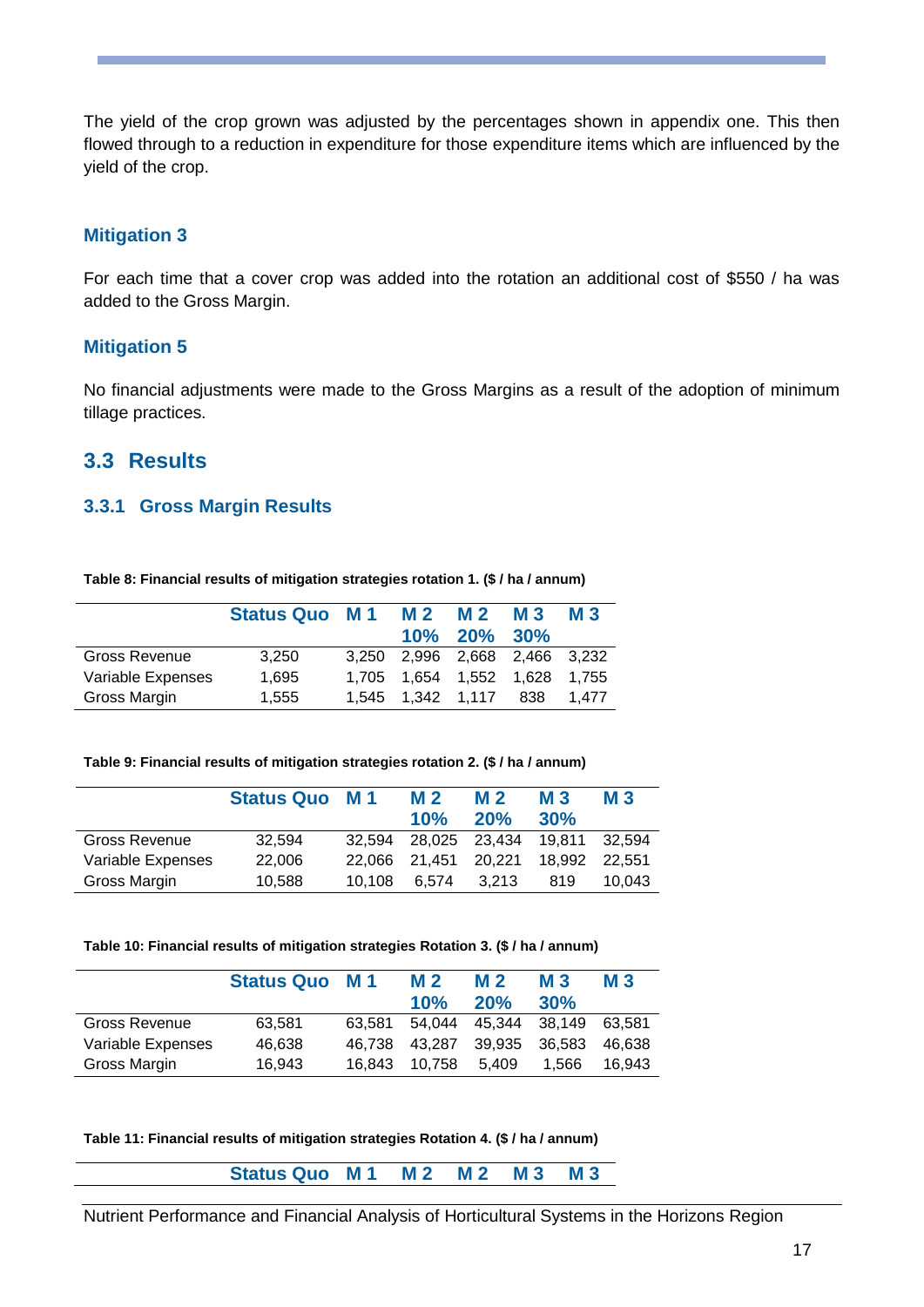|                   |       |  | 10% 20% 30%                   |       |
|-------------------|-------|--|-------------------------------|-------|
| Gross Revenue     | 8.366 |  | 8,366 7,348 6,208 5,383 8,366 |       |
| Variable Expenses | 5.704 |  | 5.729 5.371 5.039 4.706 6.093 |       |
| Gross Margin      | 2.662 |  | 2.637 1.977 1.169 677         | 2.273 |

As can be seen the financial returns from the three rotations modelled vary significantly for all of the reported variables. Rotation1 is lower than rotation 2 which is higher than rotation 3.

Mitigation 1 has virtually no effect on the Gross Margin return for any of the rotations modelled.

Mitigation 2 has a steady reduction in the financial performance of the models as the amount of N applied reduces. At the 10% reduction in the amount of N applied the Gross Margin result is reduced to approximately one third to a half of that under the Status Quo situation and from there it dips towards a close to break even scenario which means that it would not be economic to grow the crop. This reflects the relatively tight margins which these crops are grown under.

Mitigation 3, which has a standard cost for each time it is used reduces the gross margin result by the number of times that it is used. In this case it is only able to be used one or two times in the rotation therefore the financial impact is relatively small.

| <b>Reduction</b><br>in N | <b>Potato</b><br>(Summer),<br><b>Onions, Carrots,</b> | Squash,<br>Broccoli,<br>Lettuce, | Cabbage,<br>Spinach,<br><b>Cauliflower</b> | <b>Potato</b><br>(Winter) | <b>Barley</b> |
|--------------------------|-------------------------------------------------------|----------------------------------|--------------------------------------------|---------------------------|---------------|
| 10%                      | 10%                                                   | 15%                              | 15%                                        | 25%                       | 25%           |
| 20%                      | 20%                                                   | 25%                              | 30%                                        | 35%                       | 35%           |
| 30%                      | 30%                                                   | 40%                              | 40%                                        | 50%                       | 45%           |

<span id="page-18-0"></span>Appendix One: Average Estimated Reduction in yield with reduction in applied N.

## <span id="page-18-2"></span><span id="page-18-1"></span>**Appendix Two : Challenges related to modelling horticultural crops in OVERSEER 6.1**

The Foundation for Arable Research<sup>4</sup> carried out an independent review of the use of OVERSEER in the arable sector, which incorporated consideration of the horticultural sector. It came up with the following conclusion:

*OVERSEER® is the best tool currently available for estimating N leaching losses from the root zone across the diversity and complexity of farming systems in New Zealand. This review sets out a pathway for improving its fitness for this purpose in the arable sector (see*

*recommendations). It also highlights that the new challenges facing OVERSEER® place demands on the development team and model owners that need to be acknowledged and resourced appropriately.*

-

<sup>4</sup> FAR (2013) : A peer review of OVERSEER in relation to modelling nutrient flows in arable crops.

Nutrient Performance and Financial Analysis of Horticultural Systems in the Horizons Region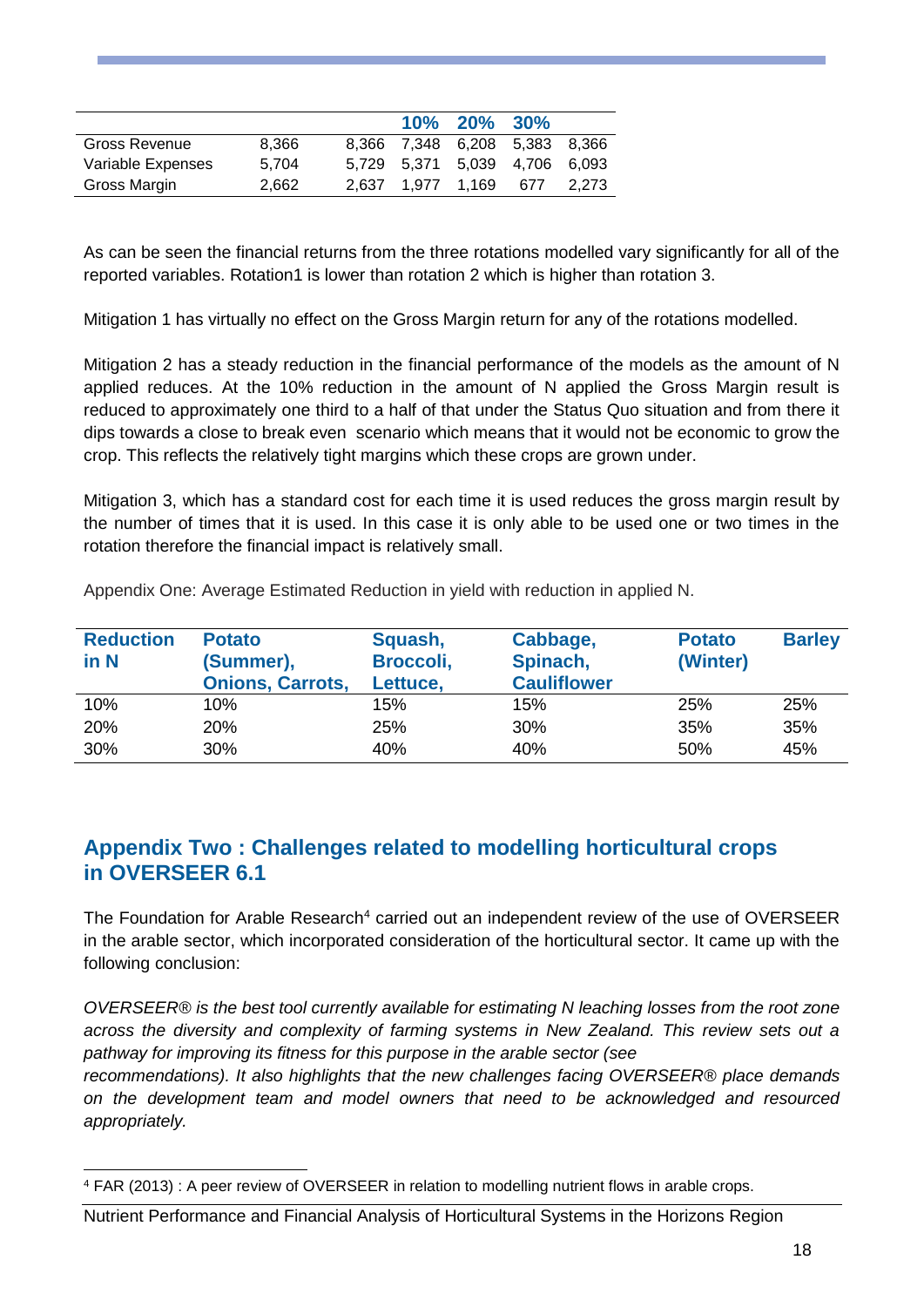The review came up with the following recommendations which are relevant to the horticultural sector:

*OVERSEER® crop model estimates of N leaching should be evaluated against measurements of N leaching to identify whether there are any systematic errors in predictions.*

*OVERSEER® crop model estimates of N leaching should be evaluated against predictions of longterm leaching produced by established, detailed research models e.g. APSIM.*

*The testing outlined in recommendations (1) and (2) is likely to identify and justify areas for further development of OVERSEER® to improve N leaching predictions.*

The following list of challenges identified in this modelling exercise is not new as they have been identified in previous modelling of horticultural crops. The challenges are listed here to allow consideration of the impact of these issues on the modeller's ability to correctly model the practices undertaken by the growers. In some cases these practices are undertaken to improve the efficiency of use of N and P, the impact of which are not shown in these results.

## **Crops that can be modelled.**

OVERSEER has a reasonable range of crops that can be modelled, however this is limited from a horticultural perspective. This has meant that the rotations used in Rotation 2 and the Traditional Market Garden were somewhat compromised by the range of crops chosen. This has meant that the rotation does not represent what would actually be grown. However, we have chosen a similar crop both in terms of inputs and outputs so the end result may not be much different. However it may not appear to be logical from a growing perspective.

## **Monthly time steps.**

OVERSEER works on monthly time steps of data entry for items such as cultivation, fertiliser applications and irrigation inputs. Horticultural operations work on much finer time steps which are unable to be incorporated into OVERSEER. Therefore the results would appear to be much more at a gross level than you would expect for horticulture.

## **Incorporating side dressings.**

It is not possible to incorporate the application of fertiliser as a side dressing in OVERSEER. This is a horticultural practice which directly applies the fertiliser into the root zone of the plant, which are predominantly grown in rows. Therefore this practice results in more efficient plant uptake and reduces the total gross amount of fertiliser applied.

## **Limited range of irrigation options.**

The choice of irrigation options is limited to those that are available for pastoral farming. This means that options that are available to horticulturalists such as soak mats etc. cannot be modelled. This can be overcome by selecting the actively managed option which means that the correct amount of irrigation required can be applied. However, this still would apply much more than would be applied if the alternative options were available which just apply water to the root zone of the crop.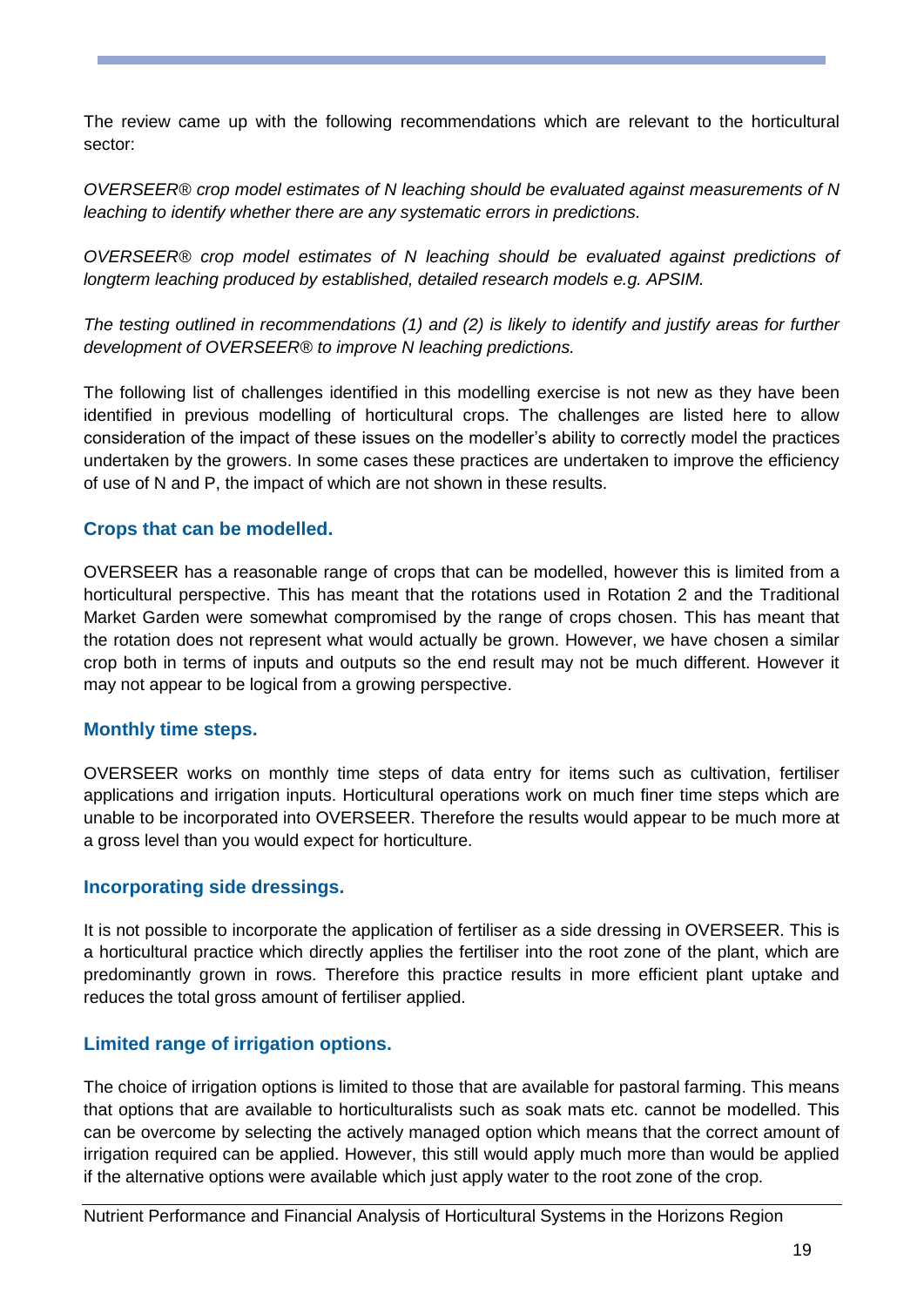Currently work being undertaken which will investigate and compare the way that irrigation is modelled in OVERSEER by including a daily time series for irrigation practice which will more accurately reflect the water balance of the soil.

## **Fertiliser options limited.**

One of the mitigation options which we wished to test in this exercise is the use of slow release fertilisers. The range of fertiliser options available is limited to the standard range from each of the two major companies. Therefore it was not possible to test the impact of the application of slow release fertilisers. However, slow release fertilisers may not be able to adequately meet the crops requirement as there are certain times when vegetable crops have very high demand on N.

Nutrient Performance and Financial Analysis of Horticultural Systems in the Horizons Region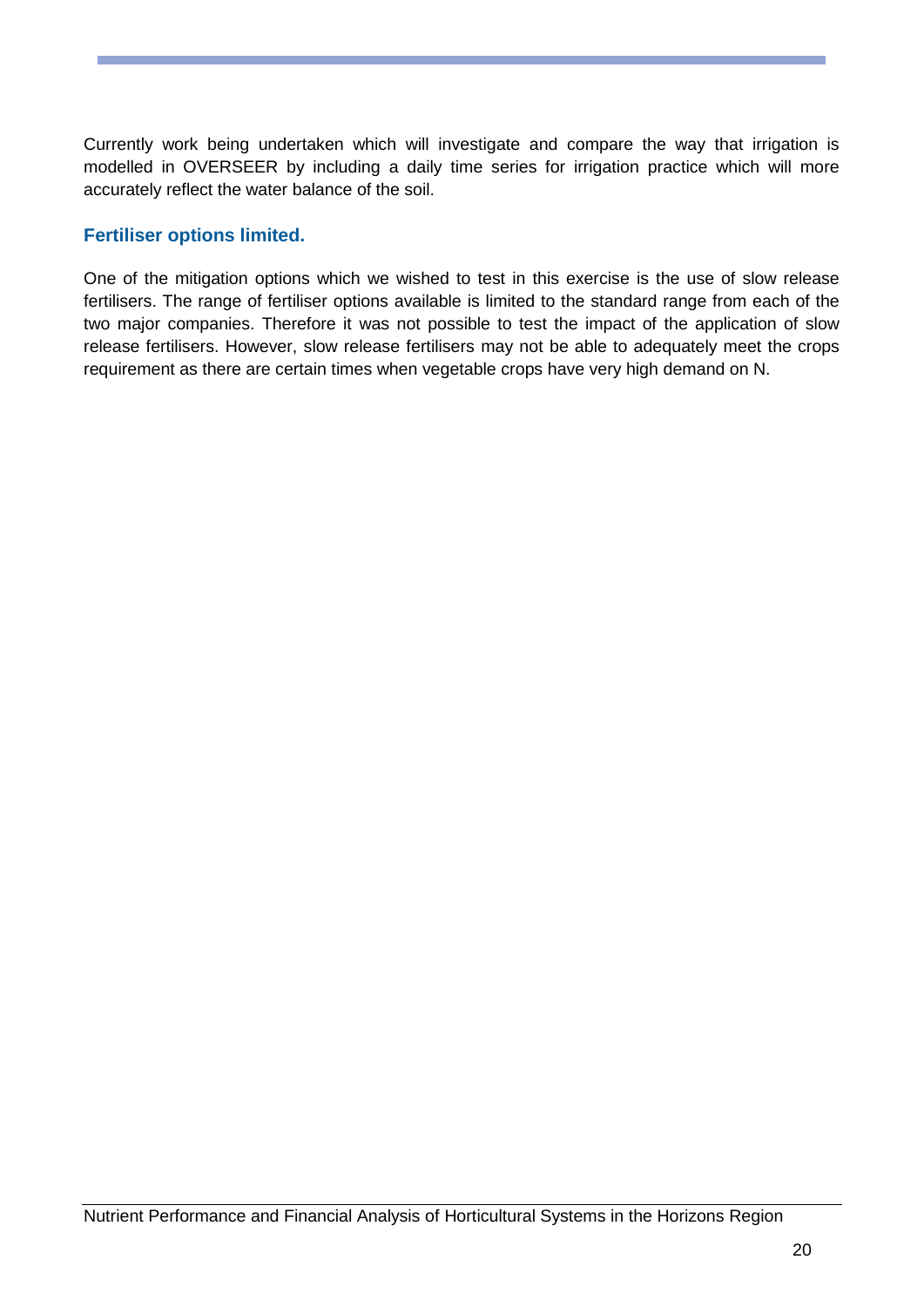# <span id="page-21-0"></span>**Appendix Three: Gross Margins**

| <b>Gross Margin</b>   | <b>Status Quo</b> | <b>Rotation 1</b> |           |         |
|-----------------------|-------------------|-------------------|-----------|---------|
|                       | Potato            | <b>Barley</b>     | Livestock | Average |
|                       |                   |                   |           | 10      |
| Income                | 50                | 10                |           |         |
| Yield                 | 320               | 375               |           |         |
| Price                 |                   |                   |           |         |
| <b>Total Revenue</b>  | 16000             | 3750              | 1594      | 3,250   |
| Expenses              |                   |                   |           |         |
| Seed                  |                   | 250               |           |         |
| Cultivation           | 2700              | 220               |           |         |
| Fertiliser            | 480               | 230               |           |         |
| Agri Chem             | 1000              | 205               |           |         |
| Irrigation            | 520               | 187               |           |         |
| Harvesting            |                   | 250               |           |         |
| Land lease            | 2500              |                   |           |         |
| Grading               | 1500              |                   |           |         |
| Packing               | 640               |                   |           |         |
| Freight               |                   | 189               |           |         |
| Commision             | 1600              |                   |           |         |
| Levys.                |                   |                   |           |         |
|                       | 120               |                   |           |         |
| <b>Total Expenses</b> | 11060             | 1531              | 545       | 1,695   |
| <b>Gross Margin</b>   | 4940              | 2219              | 1049      | 1,555   |

| <b>Gross Margin</b>   |         | <b>Rotation 2</b> |                          |                              |                          |           |         |         |
|-----------------------|---------|-------------------|--------------------------|------------------------------|--------------------------|-----------|---------|---------|
|                       | Cabbage | Lettuce           | Spinach                  | Squash                       | Onions                   | Livestock | Average |         |
| Income                |         |                   |                          |                              |                          |           |         |         |
| Yield                 | 70      | 10                | 40                       | 25                           | 50                       |           |         |         |
| Price                 | 368     | 3,022             | 1,720                    | 500                          | 450                      |           |         |         |
| <b>Total Revenue</b>  | 25,760  | 30,220            | 68,800                   | 12,500                       | 22,500                   | 1594      | 32,594  | 162,968 |
| <b>Expenses</b>       |         |                   |                          |                              |                          |           |         |         |
| Seed                  | 1,411   | 2,641             | 480                      | 700                          | 850                      |           |         |         |
| <b>Cultivation</b>    | 2,715   | 2,964             | 1,995                    | 1,190                        | 1,190                    |           |         |         |
| Fertiliser            | 1,573   | 1,419             | 1,600                    | 880                          | 1,750                    |           |         |         |
| Agri Chem             | 1,089   | 1,089             | 710                      | 760                          | 2,150                    |           |         |         |
| Irrigation            |         |                   |                          |                              |                          |           |         |         |
| Harvesting            | 1,500   | 1,650             | 15,000                   | 1,375                        | 1,800                    |           |         |         |
| Land lease            | 1,625   | 1,625             | 1,625                    | 1,000                        | 1,000                    |           |         |         |
| Grading               | 1,500   | 1,650             | 3,750                    | 600                          | 3,375                    |           |         |         |
| Packing               | 1,500   | 1,650             | 3,750                    | 260                          | 3,375                    |           |         |         |
| Freight               | 4,500   | 4,500             | 3,050                    | 1,350                        | 1,125                    |           |         |         |
| Commision             | 3,075   | 3,625             | 8,250                    | $\qquad \qquad \blacksquare$ | $\overline{\phantom{a}}$ |           |         |         |
| Levys.                | 115     | 125               | 300                      | 7                            | 150                      |           |         |         |
| <b>Total Expenses</b> | 20,603  | 22,938            | $\overline{a}$<br>40,510 | 8,122                        | $\overline{a}$<br>16,765 | 545       | 22,006  | 110,028 |
| <b>Gross Margin</b>   | 5,157   | 7,282             | 28,290                   | 4,378                        | 5,735                    | 1049      | 10,588  | 52,940  |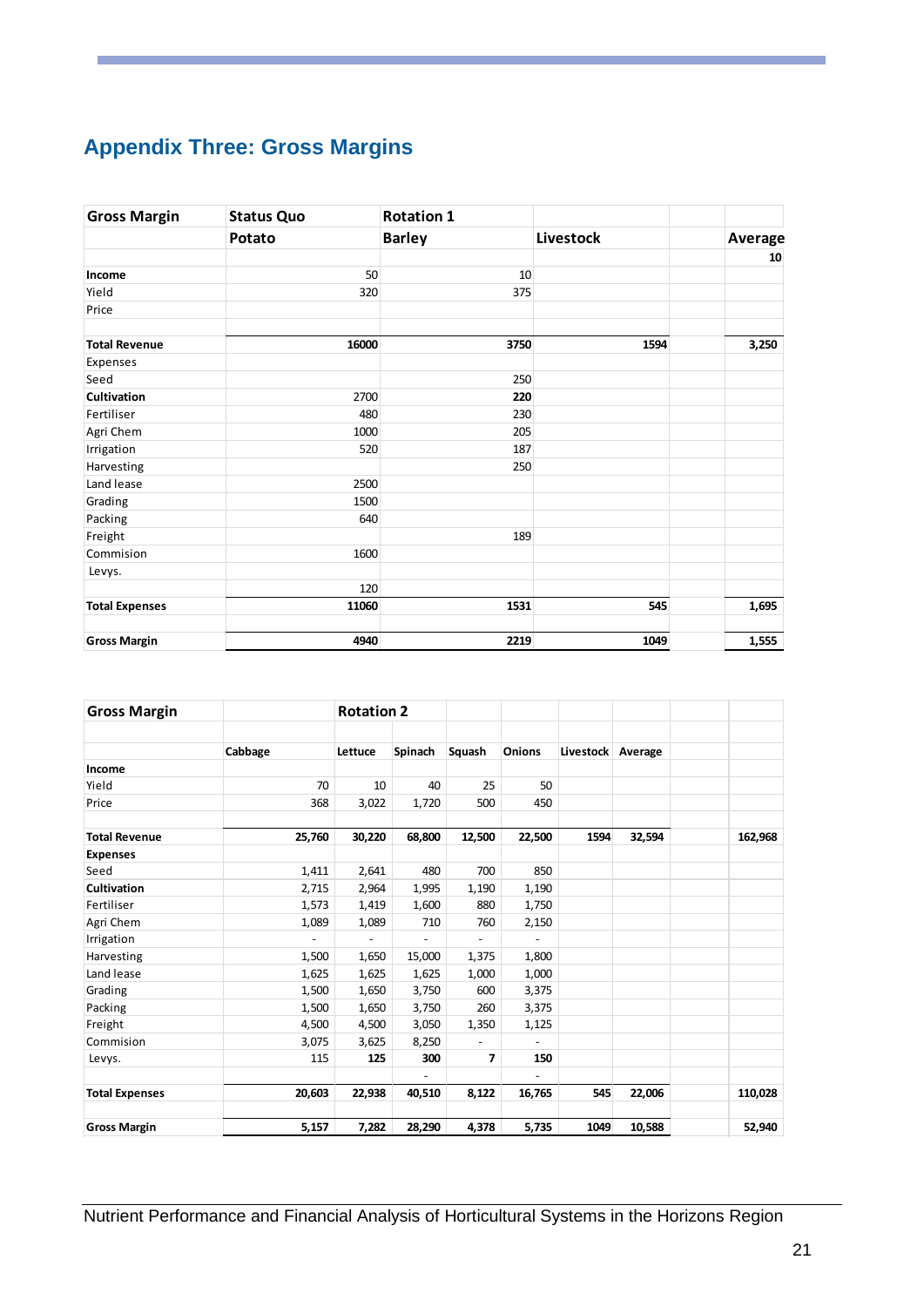| <b>Gross Margin</b>   |                 | <b>Rotation 3</b> |         |         |                    |         |         |
|-----------------------|-----------------|-------------------|---------|---------|--------------------|---------|---------|
|                       | <b>Broccoli</b> | Spinach           | Lettuce | Cabbage | <b>Cauliflower</b> | Cabbage | Average |
| Income                |                 |                   |         |         |                    |         |         |
| Yield                 | 12              | 30                | 10      | 70      | 20                 | 70      |         |
| Price                 | 1667            | 2,200             | 3,022   | 368     | 1150               | 368     |         |
| <b>Total Revenue</b>  | 20004           | 66,000            | 30,220  | 25,760  | 23000              | 25,760  | 63,581  |
| <b>Expenses</b>       |                 |                   |         |         |                    |         |         |
| Seed                  | 315             | 480               | 2,641   | 1,411   | 2700               | 1,411   |         |
| <b>Cultivation</b>    | 1120            | 1,995             | 2,964   | 2,715   | 1055               | 2,715   |         |
| Fertiliser            | 1850            | 1,600             | 1,419   | 1,573   | 1230               | 1,573   |         |
| Agri Chem             | 1700            | 710               | 1,089   | 1,089   | 550                | 1,089   |         |
| Irrigation            | 0               | $\overline{a}$    |         |         |                    |         |         |
| Harvesting            | 2000            | 15,000            | 1,650   | 1,500   | 1500               | 1,500   |         |
| Land lease            | 2500            | 1,625             | 1,625   | 1,625   | 1750               | 1,625   |         |
| Grading               | 0               | 3,750             | 1,650   | 1,500   | 0                  | 1,500   |         |
| Packing               | 1650            | 3,750             | 1,650   | 1,500   | 4055               | 1,500   |         |
| Freight               | 2325            | 3,050             | 4,500   | 4,500   | 4125               | 4,500   |         |
| Commision             | 2530            | 8,250             | 3,625   | 3,075   | 2100               | 3,075   |         |
| Levys.                | 91              | 300               | 125     | 115     | 115                | 115     |         |
| <b>Total Expenses</b> | 16081           | 40,510            | 22,938  | 20,603  | 19180              | 20,603  | 46,638  |
| <b>Gross Margin</b>   | 3923            | 25,490            | 7,282   | 5,157   | 3820               | 5,157   | 16,943  |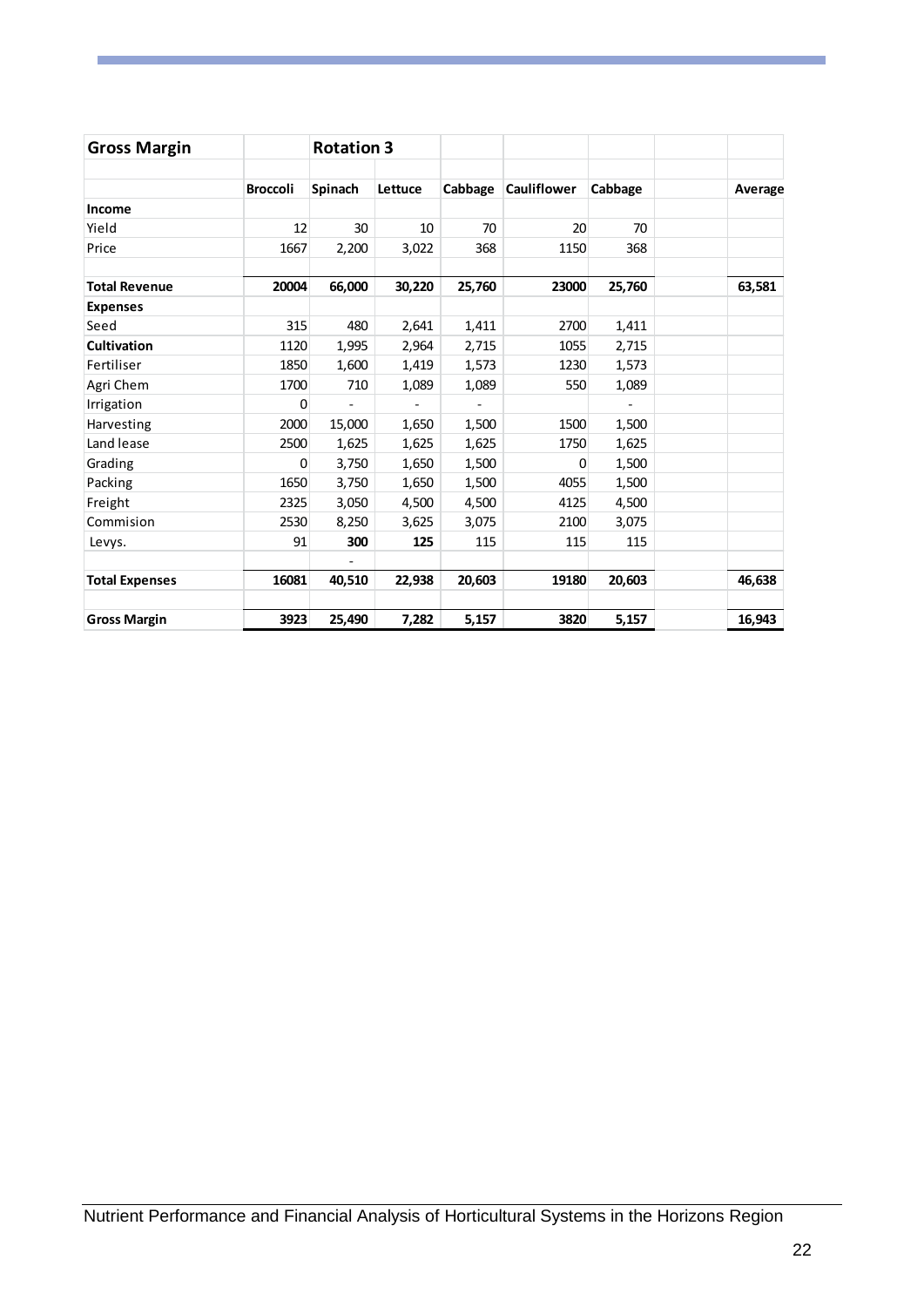| <b>Gross Margin</b>   |        | <b>Rotation 4</b> |                         |      |                  |         |
|-----------------------|--------|-------------------|-------------------------|------|------------------|---------|
|                       |        |                   |                         |      |                  |         |
| Income                | Potato | <b>Carrots</b>    | <b>Brussel Sp Maize</b> |      | <b>Livestock</b> | Average |
| Yield                 | 55     | 70                | 12                      | 18   |                  |         |
| Price                 | 300    | 350               | 2250                    | 250  |                  |         |
| <b>Total Revenue</b>  | 16500  | 24500             | 27000                   | 4500 | 1594             | 8,366   |
| <b>Expenses</b>       |        |                   |                         |      |                  |         |
| Seed                  | 1955   | 1650              | 1366                    | 400  |                  |         |
| <b>Cultivation</b>    | 600    | 2400              | 1320                    | 300  |                  |         |
| Fertiliser            | 1044   | 1200              | 2800                    | 750  |                  |         |
| Agri Chem             | 1600   | 700               | 1900                    | 575  |                  |         |
| Irrigation            | 0      | $\Omega$          |                         |      |                  |         |
| Harvesting            | 788    | 1320              | 3600                    |      |                  |         |
| Land lease            | 1500   | 1700              | 1500                    |      |                  |         |
| Grading               | 0      | 0                 | 2640                    |      |                  |         |
| Packing               | 625    | $\Omega$          |                         |      |                  |         |
| Freight               | 2750   | 6000              | 2160                    |      |                  |         |
| Commision             | 0      | 3375              | 4200                    |      |                  |         |
| Levys.                | 157    | 200               | 150                     |      |                  |         |
| <b>Total Expenses</b> | 11019  | 18545             | 21636                   | 2025 | 545              | 5,704   |
| <b>Gross Margin</b>   | 5481   | 5955              | 5364                    | 2475 | 1049             | 2,662   |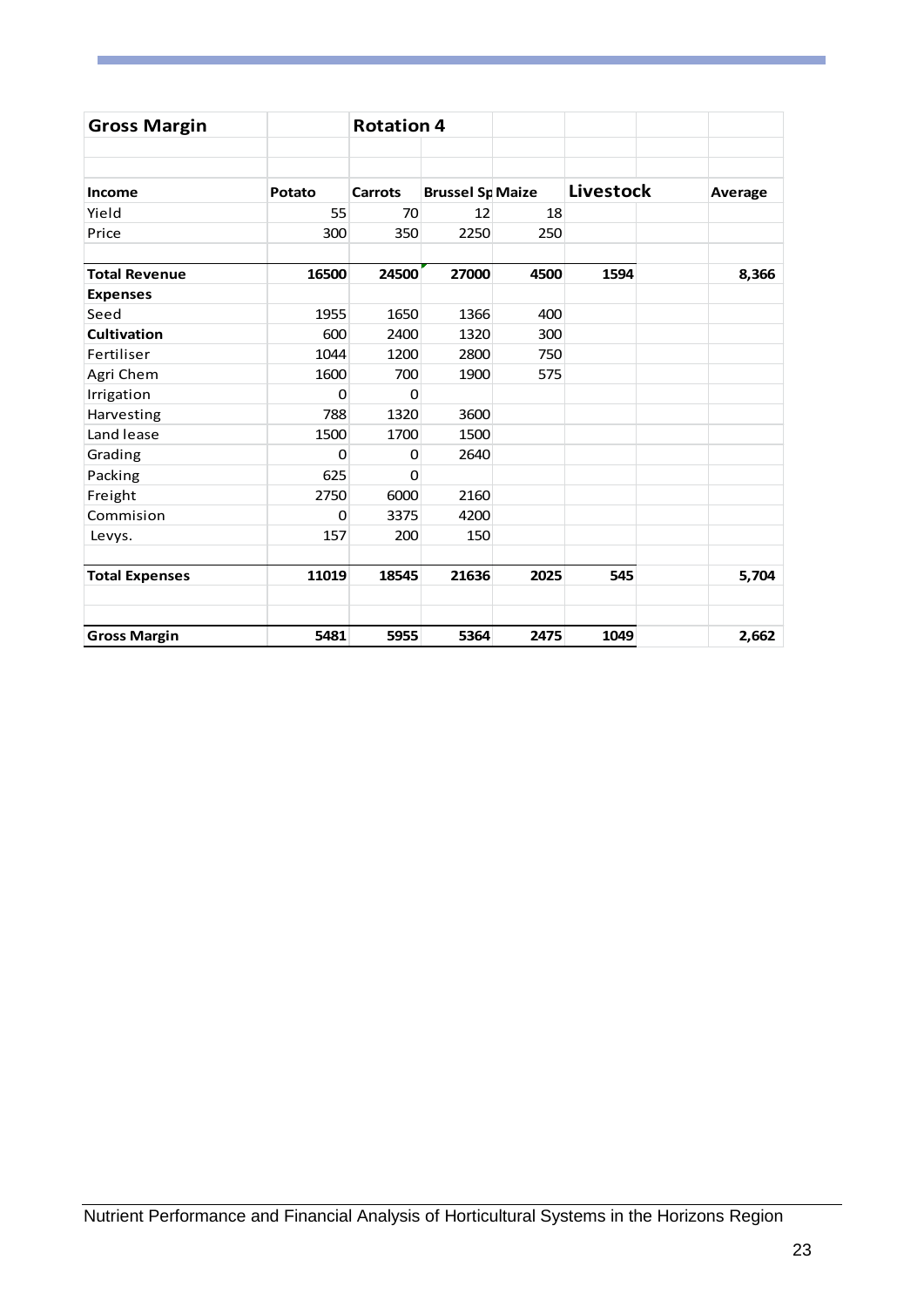## <span id="page-24-0"></span>**Appendix Four: Core assumptions made in modelling in OVERSEER.**

The standard location parameters for Horizons Region were selected and all models were modelled on Manawatu Silt Loam soils.

Rotation choice details are as follows.

## **Rotation 1 Cash Cropping**

| <b>Crop</b>   | <b>Plant Date</b> | Kg N/ ha. | <b>Fertiliser timing</b> | <b>Harvest</b> | <b>Yield</b> |
|---------------|-------------------|-----------|--------------------------|----------------|--------------|
|               |                   |           |                          | <b>Date</b>    | T / ha       |
| Potato's      | September         | 200       | Planting                 | March          | 50           |
|               |                   | 75        | Side dressing at 6       |                |              |
|               |                   | 75        | week intervals           |                |              |
| <b>Barley</b> | July              | 100       | October                  | Feb            | 10T          |
|               |                   | 100       | November                 |                |              |
|               |                   |           |                          |                |              |

## **Rotation 2 Intensive Vegetable / Mixed Arable**

| <b>Crop</b> | <b>Plant</b> |     | Kg N / ha   Fertiliser timing | <b>Harvest Date</b> | <b>Yield</b>    |
|-------------|--------------|-----|-------------------------------|---------------------|-----------------|
|             |              |     |                               |                     | T / ha          |
| Cabbage     | May          | 200 | Planting                      | August              | 70              |
|             |              | 200 | 6 weeks later.                |                     |                 |
| Lettuce     | Sept         | 25  | Planting                      | Feb                 | 10              |
|             |              | 50  | 4 weeks post                  |                     |                 |
|             |              | 75  | 8 weeks post                  |                     |                 |
| Spinach     | March        | 180 | Planting                      | June                | 40              |
|             |              | 60  | 4 weeks post                  |                     |                 |
|             |              | 80  | 8 weeks post                  |                     |                 |
| Squash      | Oct          | 80  | Planting                      | March               | 25              |
| Onions      | June         | 50  | Evenly spaced                 | Dec / Jan           | 50 <sub>t</sub> |
|             |              | 50  |                               |                     |                 |
|             |              | 40  |                               |                     |                 |

## **Rotation 3 Market Garden**

| <b>Crop</b>     | <b>Plant Date</b> | Kg N/ha | <b>Fertiliser timing</b> | <b>Harvest Date</b> | <b>Yield</b><br>T / ha |
|-----------------|-------------------|---------|--------------------------|---------------------|------------------------|
| <b>Broccoli</b> | October           | 95      | At planting banded       | Feb                 | 12                     |
|                 |                   | 70      | +5 weeks                 |                     |                        |
| Spinach         | March             | 180     | Planting                 | June                | 40                     |
|                 |                   | 60      | 4 weeks post             |                     |                        |
|                 |                   | 80      | 8 weeks post             |                     |                        |
| Lettuce         | September         | 90      | planting                 | Feb                 | 10T                    |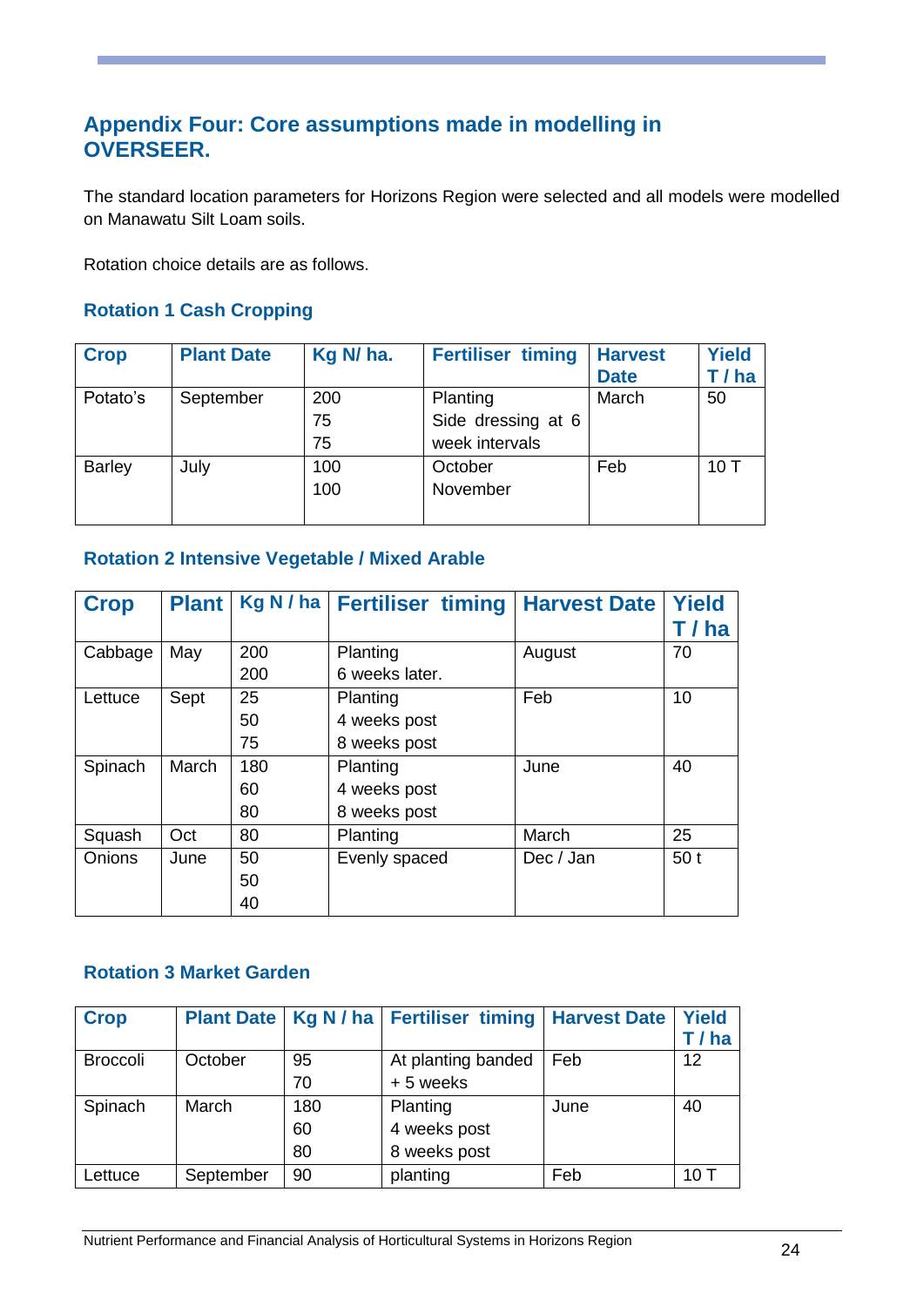|             |           | 60  | +4 weeks        |          |    |
|-------------|-----------|-----|-----------------|----------|----|
| Cabbage     | May       | 200 | Planting banded | August   | 70 |
|             |           | 200 | +6 weeks        |          |    |
| Cauliflower | September | 135 | Planting        | November | 20 |
|             |           | 100 | 6 week interval |          |    |
| Cabbage     | December  | 80  | Planting banded | February | 70 |
|             |           | 100 | +6 weeks        |          |    |

## **Rotation 4 Waimarino**

| <b>Crop</b>    | <b>Plant</b><br><b>Date</b> | Kg N/<br>ha | <b>Fertiliser timing</b>              | <b>Harvest</b><br><b>Date</b> | <b>Yield</b><br>T/<br>ha |
|----------------|-----------------------------|-------------|---------------------------------------|-------------------------------|--------------------------|
| Potato         | Oct                         | 200         | Planting                              | April                         | 55                       |
|                |                             | 75          | dressing<br>Side<br>- 6<br>week<br>at |                               |                          |
|                |                             | 75          | intervals                             |                               |                          |
| Carrots        | Oct                         | 180         | Planting                              | March                         | 75                       |
|                |                             | 90          | 4 weeks post                          |                               |                          |
|                |                             | 90          | 8 weeks post                          |                               |                          |
| <b>Brussel</b> | April                       | 135         | planting                              | August                        | 12                       |
| <b>Sprouts</b> |                             | 100         | +4 weeks                              |                               |                          |
| Maize          | Oct                         | 100         | Planting                              | March                         | 18                       |
|                |                             | 150         | + 6 weeks                             |                               |                          |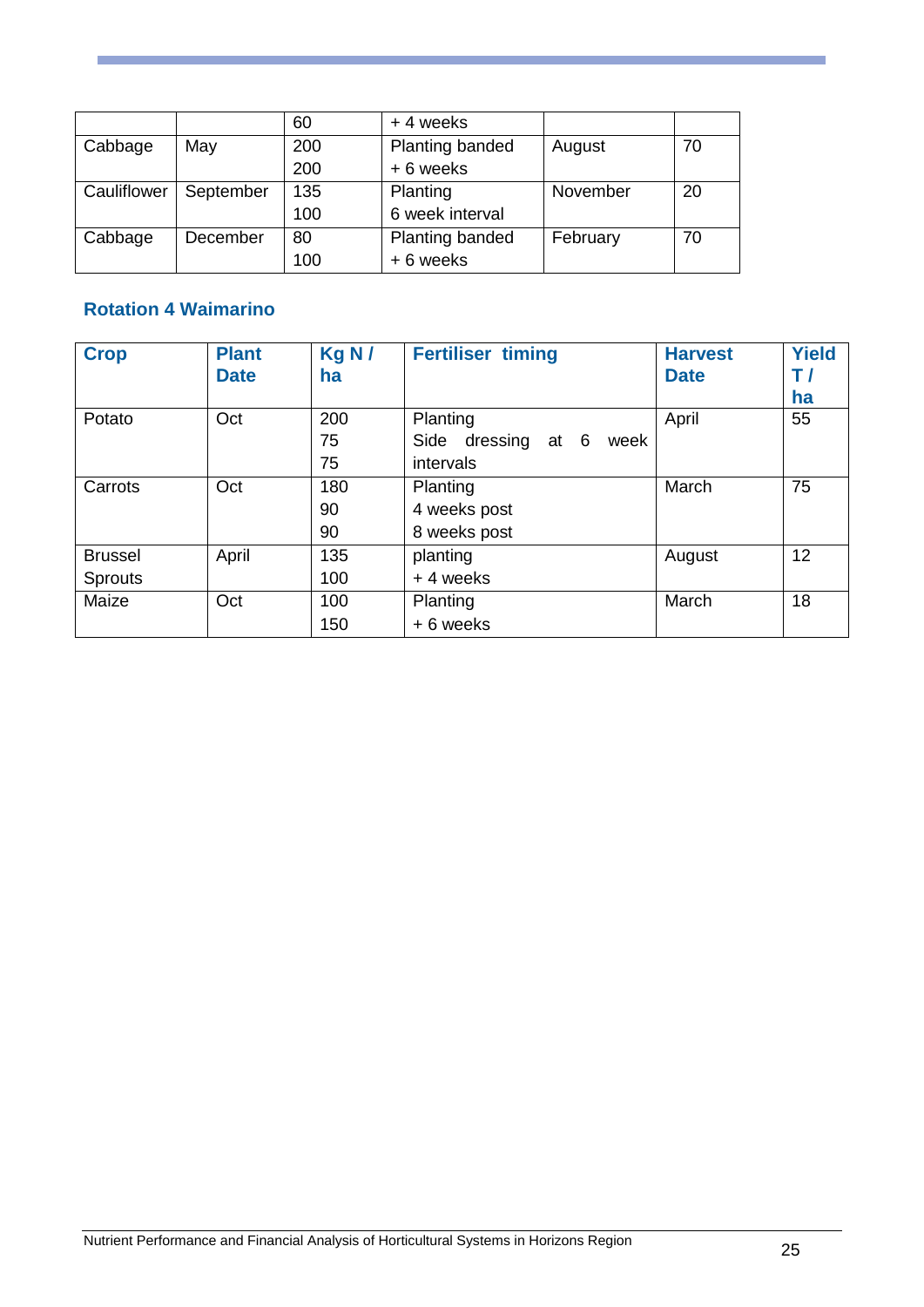# <span id="page-26-0"></span>**Appendix Five: Results of Practice Questions in the Survey.**

| How much history is available of lease Long term only |                                             |
|-------------------------------------------------------|---------------------------------------------|
| blocks                                                |                                             |
| Do you factor rainfall into your irrigation           | Yes                                         |
| Information sought from the leasor.                   | Yes                                         |
| Are you able to list or describe                      | Crop history, nutrient history, presence of |
|                                                       | disease etc.                                |
|                                                       | Yes important & required by the operator    |

|                         | <b>Yes</b>                                                             | <b>No</b> |
|-------------------------|------------------------------------------------------------------------|-----------|
| <b>Upgrade Tractors</b> | 16                                                                     | 3         |
| Purpose                 | less cost of inputs                                                    |           |
|                         | Soil management, $\downarrow$ compaction, ↑ efficiency and accuracy of |           |
|                         | all operations                                                         |           |
|                         | To enable GPS use                                                      |           |
|                         | More efficient                                                         |           |
| Proof of Result         | improved yields                                                        |           |
|                         | Reduce N use                                                           |           |

|                           | Yes                                                                    | No |
|---------------------------|------------------------------------------------------------------------|----|
| <b>Controlled Traffic</b> | 9                                                                      | 10 |
| Purpose                   | less cost of inputs                                                    |    |
|                           | Soil management, $\downarrow$ compaction, ↑ efficiency and accuracy of |    |
|                           | all operations                                                         |    |
|                           | More efficiency                                                        |    |
|                           | Reduce environmental impact                                            |    |
| Proof of Result           | yields have increased                                                  |    |
|                           | Accurate placement                                                     |    |

|                                 | Yes                                                          | No |
|---------------------------------|--------------------------------------------------------------|----|
| <b>Advanced farming systems</b> | 7                                                            | 12 |
| Purpose                         | less cost of inputs                                          |    |
|                                 | Soil management, ↑ efficiency and accuracy of all operations |    |
|                                 | Cost effectiveness                                           |    |
|                                 | Right amount of fert & water is the aim. NZGAP has been a    |    |
|                                 | trigger in helping improve efficiency                        |    |
| Proof of Result                 | yields have increased                                        |    |
|                                 | Cost effectiveness                                           |    |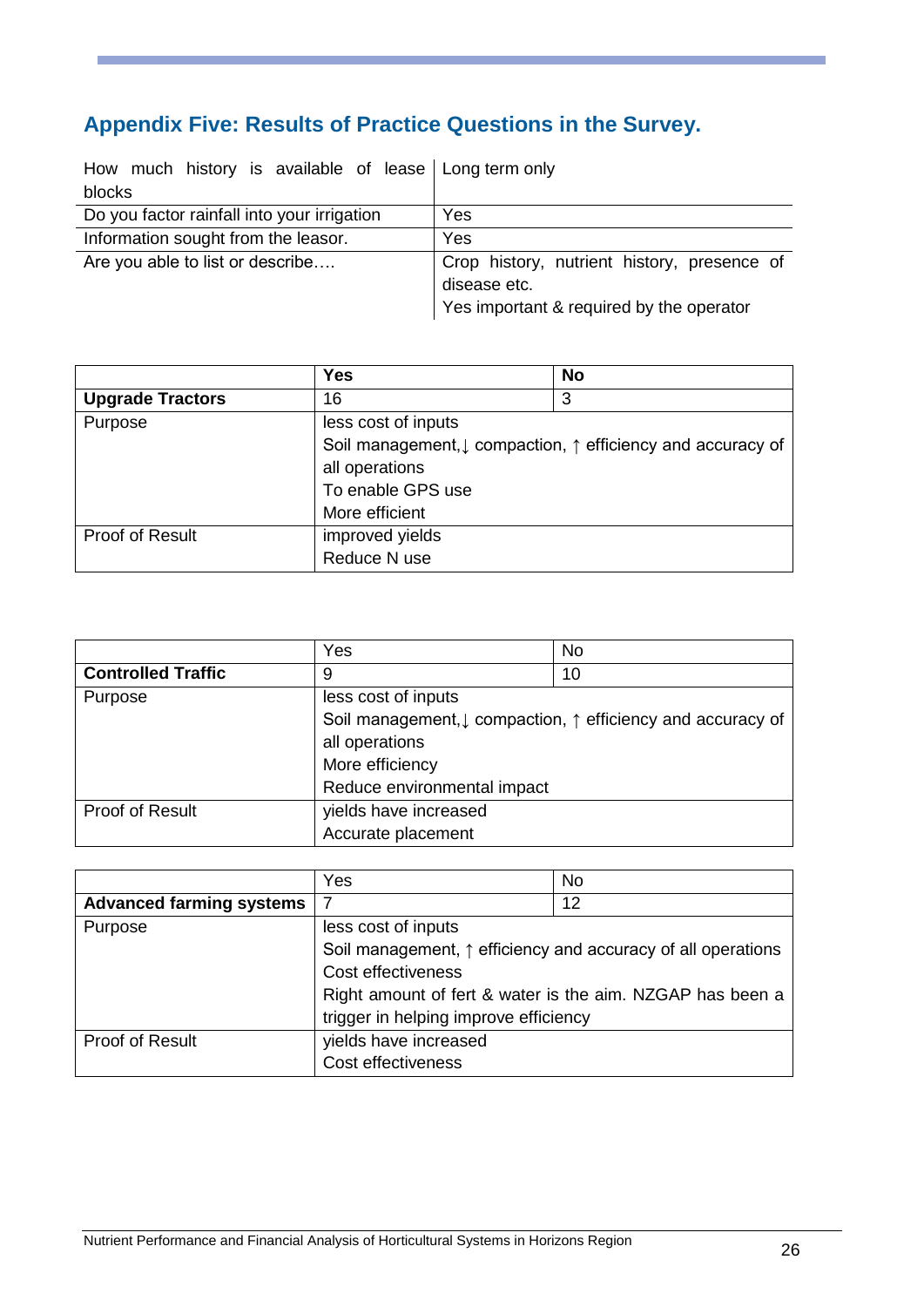|                       | Yes                                              | No |
|-----------------------|--------------------------------------------------|----|
| <b>Record keeping</b> | 16                                               | 2  |
| Purpose               | To achieve better yields<br><b>NZGAP</b>         |    |
|                       | less cost of inputs                              |    |
|                       | Traceability, comparisons within years and crops |    |
|                       | Good business practice                           |    |
| Proof of Result       | yields have increased                            |    |
|                       | Accurate placement                               |    |
|                       | <b>Better yields</b>                             |    |
|                       | Accurate placement                               |    |

|                           | Yes                                                    | No |
|---------------------------|--------------------------------------------------------|----|
| <b>Increased Training</b> |                                                        | 12 |
| Purpose                   | less cost of inputs                                    |    |
|                           | ↑ efficiency all operations/safety operations/↓Hazards |    |
|                           | Must take long term custodial view                     |    |
|                           | Better soil management                                 |    |
| Proof of Result           | yields have increased                                  |    |
|                           | ↓ cost, ↑ yield, ↓ accidents                           |    |
|                           | Yields of some varieties have increased                |    |

|                        | Yes                   | <b>No</b>                                                       |
|------------------------|-----------------------|-----------------------------------------------------------------|
| <b>Agronomy advice</b> | 12                    |                                                                 |
| Purpose                | Fertiliser management |                                                                 |
|                        | less cost of inputs   |                                                                 |
|                        |                       | ↑ efficiency in all operations/ saving / better systems/Improve |
|                        | the quality of crops  |                                                                 |
|                        | to increase yields    |                                                                 |
|                        | Fertiliser efficiency |                                                                 |
| Proof of Result        | yields have increased |                                                                 |
|                        | ↓ cost, ↑ max yield   |                                                                 |
|                        | Believes is now       |                                                                 |

## **Good Nutrient Management**

|                             | Yes              | <b>No</b>                                                   |
|-----------------------------|------------------|-------------------------------------------------------------|
| <b>Nutrients</b><br>applied | 16               | 3                                                           |
| according to standards      |                  |                                                             |
| Purpose                     |                  | Need to look after lessors land to ensure they can lease    |
|                             | again            |                                                             |
|                             |                  | Testing means acting on today's issues & not based on       |
|                             | historical views |                                                             |
|                             |                  | Soil management, sefficiency in use and application of      |
|                             | fertilisers      |                                                             |
|                             |                  | Always important to ensure costs are kept down. Costs drive |
|                             | efficiencies     |                                                             |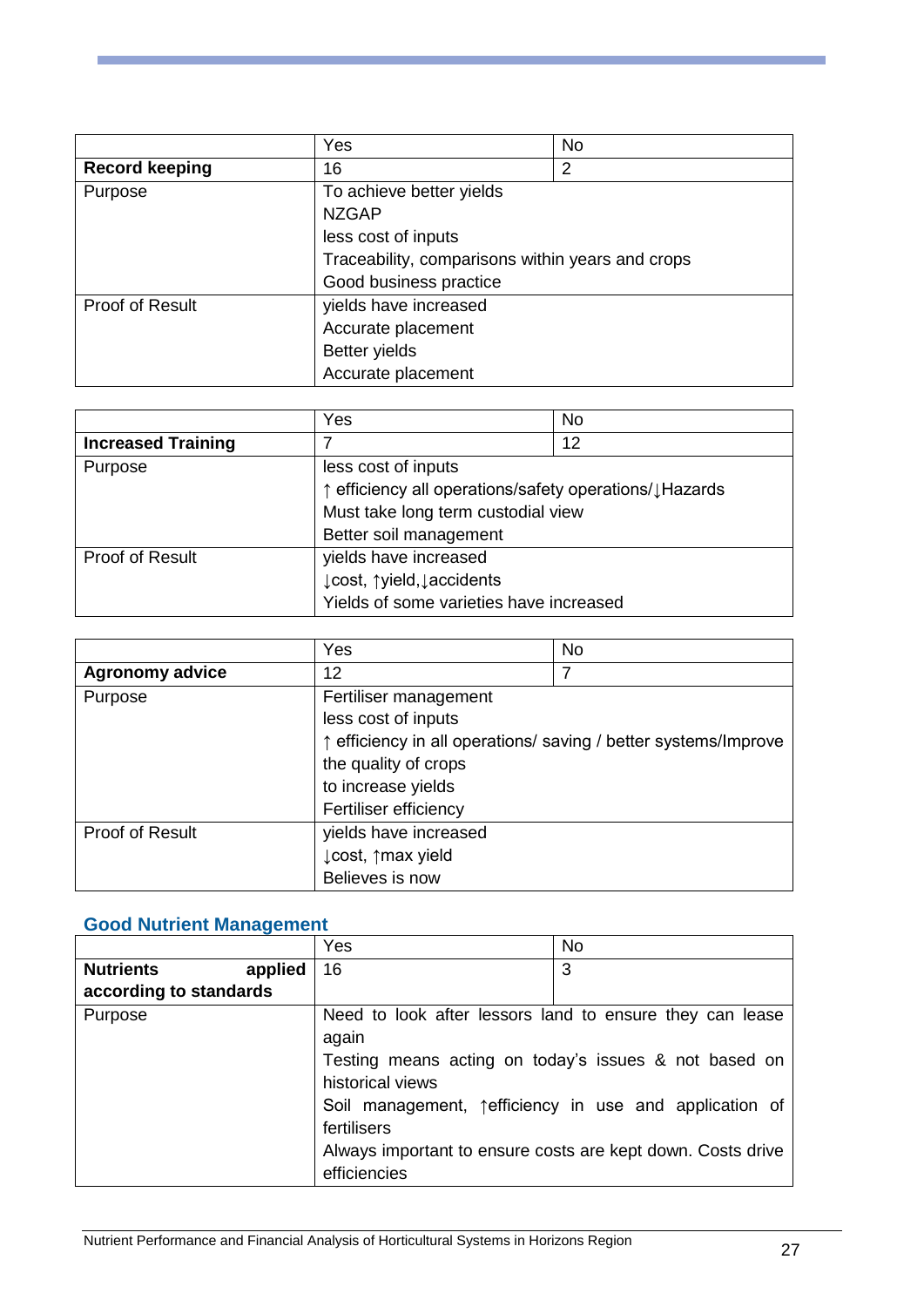|                 | Lush growth does not mean better results<br>Don't want to waste nutrients and therefore money<br>Soil management & yield increase                                            |
|-----------------|------------------------------------------------------------------------------------------------------------------------------------------------------------------------------|
| Proof of Result | Are now able to crop land previously no go.<br>Years of growing history tells what works on a farm<br>benefits on occasion when did<br>Seen<br>not<br>use<br>recommendations |

|                                     | Yes                                                          | <b>No</b>                                             |
|-------------------------------------|--------------------------------------------------------------|-------------------------------------------------------|
| Soil Testing every 3 to $5 \mid 12$ |                                                              |                                                       |
| years.                              |                                                              |                                                       |
| Purpose                             |                                                              | Testing means acting on today's issues & not based on |
|                                     | historical views                                             |                                                       |
|                                     | Soil management, max yield,                                  |                                                       |
|                                     | Every crop every year                                        |                                                       |
|                                     | Fert cots \$1000/t. you don't want to use more than you have |                                                       |
|                                     | to                                                           |                                                       |
|                                     | Don't want to waste nutrients and therefore money            |                                                       |
| Proof of Result                     | Are now able to crop land previously no go ????              |                                                       |
|                                     | ↓ fertilizer usage, ↓ cost, ↑ yield                          |                                                       |

|                                       | Yes                                      | No |
|---------------------------------------|------------------------------------------|----|
| <b>Spreading</b><br>equipment is $17$ |                                          | n  |
| available.                            |                                          |    |
| Purpose                               | More efficiency                          |    |
|                                       | Save Fert, Lcost, application efficiency |    |
| Proof of Result                       | ⊥fertilizer usage                        |    |

# **Good Irrigation Management**

|                           | Yes                                                                                               | <b>No</b> |
|---------------------------|---------------------------------------------------------------------------------------------------|-----------|
| Irrigation applied allows | 3                                                                                                 | 15        |
| Purpose                   | Area has high water table level so good drainage is<br>important to retain nutrients in root zone |           |
| Proof of Result           | Overall farm costs have come down. Yields are now at a<br>much higher level                       |           |

|                                                 | Yes                                    | No |
|-------------------------------------------------|----------------------------------------|----|
| <b>Equipment is calibrated.</b>                 | 4                                      | 13 |
| Purpose                                         | Soil management, Fertilizer management |    |
| Proof of Result                                 |                                        |    |
|                                                 | Yes                                    | No |
| <b>Water</b><br>applied<br>is<br>to<br>achieve. | $\overline{A}$                         | 14 |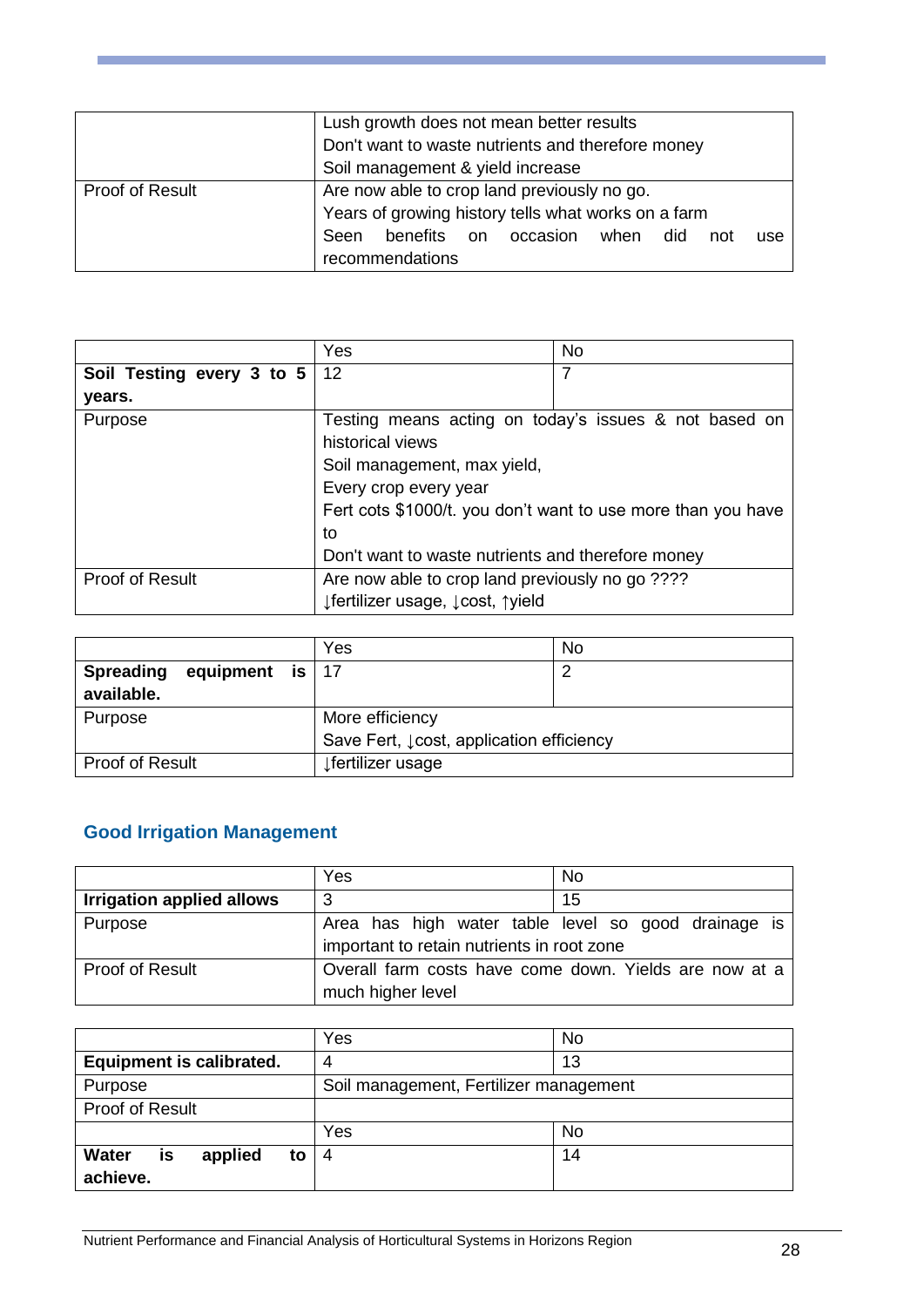| Purpose                | Economic and environment reasons<br>Better sustainab; le soils |
|------------------------|----------------------------------------------------------------|
| <b>Proof of Result</b> | Yield improvements and better soil structure                   |

## **Best Nutrient Management**

|                 | Yes                                    | No |
|-----------------|----------------------------------------|----|
| Soil testing    |                                        | 12 |
| Purpose         | Soil management, Fertilizer management |    |
| Proof of Result | $\downarrow$ amount of fert usage      |    |

|                         | Yes | No |
|-------------------------|-----|----|
| <b>Petiole testing.</b> |     |    |
| Purpose                 |     |    |
| Proof of Result         |     |    |

|                        | Yes | No |
|------------------------|-----|----|
| Tarra type systems.    |     | 19 |
| Purpose                |     |    |
| <b>Proof of Result</b> |     |    |

|                                    |                         | Yes | No |
|------------------------------------|-------------------------|-----|----|
| <b>Technology</b><br>variable rate | informs $\vert 0 \vert$ |     | 19 |
| Purpose                            |                         |     |    |
| Proof of Result                    |                         |     |    |

|                     | Yes | No |
|---------------------|-----|----|
| Proof of placement. |     | 19 |
| Purpose             |     |    |
| Proof of Result     |     |    |

## **Best Irrigation Management**

|                                 | Yes | No |
|---------------------------------|-----|----|
| <b>Soil Moisture Monitoring</b> | ◡   | 13 |
| Purpose                         |     |    |
| Proof of Result                 |     |    |

|                   | Yes                                                   | No |
|-------------------|-------------------------------------------------------|----|
| Variably applied. |                                                       | 13 |
| Purpose           | Save water, $\uparrow$ Yield, $\uparrow$ quality crop |    |
| Proof of Result   | Lcost, Max yield                                      |    |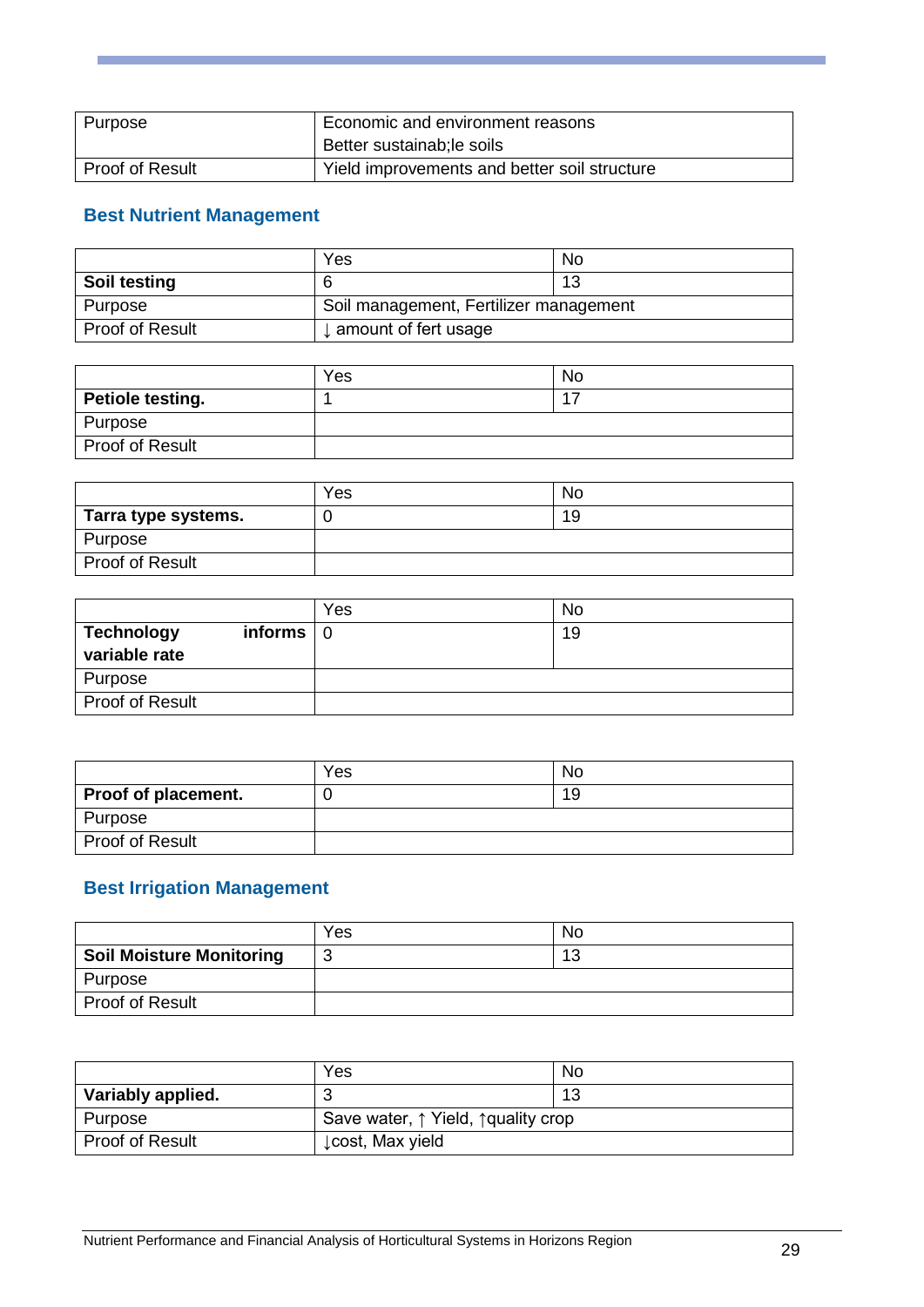|                               | Yes | No  |
|-------------------------------|-----|-----|
| <b>Irrigation efficiency.</b> |     | 14. |
| Purpose                       |     |     |
| Proof of Result               |     |     |

|                           | Yes    | No        |
|---------------------------|--------|-----------|
| More frequent application | ◠<br>ن | 12<br>ں ا |
| Purpose                   |        |           |
| Proof of Result           |        |           |

| Soils that you seek.                   | Fertile                                          |
|----------------------------------------|--------------------------------------------------|
|                                        | Free draining                                    |
| Soil properties that you look for.     | Depth & no stones                                |
|                                        | No. Crop rotation is dependent on land           |
|                                        | availability                                     |
|                                        | Paddock history (crop rotation and disease       |
|                                        | P°), Irrigation availability, Soil type, Harvest |
|                                        | time                                             |
|                                        | Free draining: uncropped fresh ground            |
|                                        | Depth of topsoil, zero erosion, flat land, no    |
|                                        | runoff to streams                                |
|                                        | <b>Disease</b>                                   |
|                                        | Depth, Organic matter                            |
| How often do you achieve target yields | range from 80% to 100%.                          |
| If not why not.                        | Water related                                    |
|                                        | <b>Climate extremes</b>                          |
|                                        | <b>Climatic conditions</b>                       |
|                                        | Pest and Diseases, supply and demand,            |
|                                        | limiting factors                                 |
|                                        | Weather, market conditions                       |
|                                        | Insect pest & climate                            |
|                                        | Too much water                                   |
|                                        | Never happened                                   |
|                                        | Disease & lack of water                          |
| What do you do if not economic yield   | Cropped ripped and lessors stock clean it up     |
|                                        | Ploughed back in                                 |
|                                        | Graze off fruit & incorporate remainder          |
|                                        | Incorporated back into the ground, fed to        |
|                                        | stock                                            |